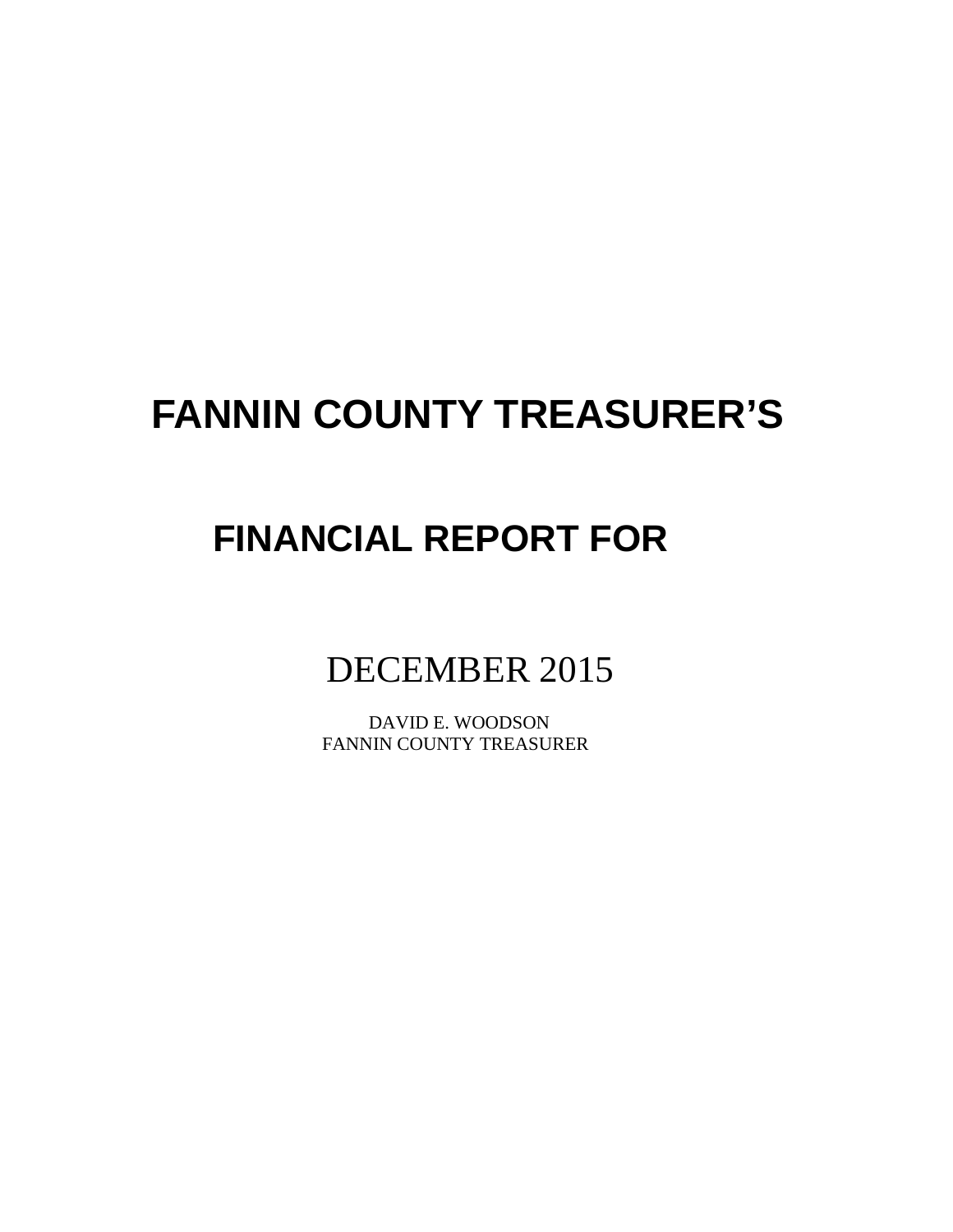| RECEIPT | RECEIVED | DATE     | DATE    | DESCRIPTION       | <b>BANK</b> | <b>TNCOME</b> | REPORT | AMOUNT   |
|---------|----------|----------|---------|-------------------|-------------|---------------|--------|----------|
| NUMBER  | FROM     | RECEIVED | DEPOSIT | OF MONEY RECEIVED | ACCOUNT     | ACCOUNT       | CODES  | RECEIVED |
|         |          |          |         |                   |             |               |        |          |

GENERAL FUND

===================================

| 0000160172-01 JP # 1                                                                         |                             |                                 | 12-01-2015 12-01-2015 SEPT. 2015 FINES AN 10-103-100 |                  | $10 - 318 - 130$ | 6,017.58     |
|----------------------------------------------------------------------------------------------|-----------------------------|---------------------------------|------------------------------------------------------|------------------|------------------|--------------|
| 0000160172-02 JP # 1                                                                         |                             |                                 | 12-01-2015 12-01-2015 SEPT. 2015 FINES AN 10-103-100 |                  | $10 - 340 - 560$ | 170.61       |
| 0000160172-03 JP # 1                                                                         |                             |                                 | 12-01-2015 12-01-2015 SEPT. 2015 FINES AN 10-103-100 |                  | $10 - 350 - 455$ | 1,200.75     |
| 0000160172-04 JP # 1                                                                         |                             |                                 | 12-01-2015 12-01-2015 SEPT. 2015 FINES AN 10-103-100 |                  | $10 - 370 - 166$ | 40.57        |
| 0000160172-05 JP # 1                                                                         |                             |                                 | 12-01-2015 12-01-2015 SEPT. 2015 FINES AN 10-103-100 |                  | $10 - 370 - 167$ | 270.43       |
| 0000160172-06 JP # 1                                                                         |                             |                                 | 12-01-2015 12-01-2015 SEPT. 2015 FINES AN 10-103-100 |                  | $10 - 340 - 455$ | 1,701.83     |
| 0000160172-07 JP # 1                                                                         |                             |                                 | 12-01-2015 12-01-2015 SEPT. 2015 FINES AN 10-103-100 |                  | $10 - 340 - 550$ | 549.51       |
| 0000160172-08 JP # 1                                                                         |                             |                                 | 12-01-2015 12-01-2015 SEPT. 2015 FINES AN 10-103-100 |                  | $10 - 360 - 100$ | 0.38         |
| 0000160173-01 TEXPOOL                                                                        |                             |                                 | 12-01-2015 12-01-2015 NOV. 2015 INTEREST 10-103-175  |                  | $10 - 360 - 100$ | 319.56       |
| 0000160174-01 DISTRICT COURTS                                                                |                             |                                 | 12-01-2015 12-01-2015 CONST. JUD. SUPP. Q 10-103-100 |                  | $10 - 370 - 144$ | 5,050.00     |
| 0000160175-01 DISTRICT COURTS                                                                |                             |                                 | 12-01-2015 12-01-2015 CCL CO. COURT AT LA 10-103-100 |                  | $10 - 370 - 410$ | 21,000.00    |
| 0000160178-01 APPRAISAL DISTRICT                                                             | 12-02-2015 12-02-2015 TAXES |                                 |                                                      | $10 - 103 - 100$ | $10 - 310 - 110$ | 118, 151. 31 |
| 0000160178-02 APPRAISAL DISTRICT                                                             | 12-02-2015 12-02-2015 TAXES |                                 |                                                      | 10-103-100       | $10 - 321 - 901$ | 5.00         |
| 0000160178-07 APPRAISAL DISTRICT                                                             | 12-02-2015 12-02-2015 TAXES |                                 |                                                      | $10 - 103 - 100$ | $10 - 310 - 120$ | 5,698.59     |
| 0000160179-01 CONSTABLE PCT. # 1                                                             |                             |                                 | 12-02-2015 12-02-2015 SERVE PAPERS- CLAUD 10-103-100 |                  | $10 - 340 - 550$ | 70.00        |
| 0000160182-01 DISTRICT ATTORNEY TRUST                                                        |                             |                                 | 12-02-2015 12-02-2015 ADMIN. FEES & CERTI 10-103-100 |                  | $10 - 340 - 475$ | 9.47         |
| 0000160182-02 DISTRICT ATTORNEY TRUST                                                        |                             |                                 | 12-02-2015 12-02-2015 ADMIN. FEES & CERTI 10-103-100 |                  | $10 - 475 - 311$ | 6.73         |
| 0000160187-01 VISION MEDIA GROUP, INC.                                                       |                             |                                 | 12-03-2015 12-03-2015 DEC. 2015 TOWER REN 10-103-100 |                  | $10 - 370 - 100$ | 200.00       |
| 0000160189-01 FANNIN COUNTY HEALTH DEPT 12-04-2015 12-04-2015 NOV. 2015 PERMITS              |                             |                                 |                                                      | 10-103-100       | $10 - 320 - 545$ | 1,100.00     |
| 0000160190-01 BOND SUPERVISION                                                               |                             |                                 | 12-04-2015 12-04-2015 FOR 11/24/15                   | 10-103-100       | $10 - 340 - 573$ | 120.00       |
|                                                                                              |                             |                                 | 12-04-2015 12-04-2015 WEEK OF 11/30/15 TH 10-103-100 |                  |                  |              |
| 0000160191-01 BOND SUPERVISION                                                               |                             |                                 |                                                      |                  | $10 - 340 - 573$ | 1,710.00     |
| 0000160192-01 TAX A/C                                                                        |                             |                                 | 12-04-2015 12-04-2015 OCT. 2015- 5% COUNT 10-103-100 |                  | $10 - 320 - 200$ | 17.50        |
| 0000160193-01 TAX A/C                                                                        |                             |                                 | 12-04-2015 12-04-2015 WEEK OF 11/13/15               | $10 - 103 - 100$ | $10 - 321 - 200$ | 1.90         |
| 0000160194-01 TAX A/C                                                                        |                             |                                 | 12-04-2015 12-04-2015 WEEK OF 11/20/15               | $10 - 103 - 100$ | $10 - 321 - 200$ | 1.90         |
| 0000160195-01 TAX A/C                                                                        |                             |                                 | 12-04-2015 12-04-2015 WEEK OF 11/27/15               | $10 - 103 - 100$ | $10 - 321 - 200$ | 3.80         |
| 0000160196-01 TAX A/C                                                                        |                             |                                 | 12-04-2015 12-04-2015 WEEK OF 11/27/15               | $10 - 103 - 100$ | $10 - 321 - 200$ | 758.10       |
| 0000160197-01 TAX A/C                                                                        |                             |                                 | 12-04-2015 12-04-2015 WEEK 11/27/15 95 TI 10-103-100 |                  | $10 - 321 - 250$ | 475.00       |
| 0000160198-01 LEGEND BANK                                                                    |                             |                                 | 12-04-2015 12-04-2015 NOV. 2015 INTEREST 10-103-100  |                  | $10 - 360 - 100$ | 126.64       |
| 0000160198-27 LEGEND BANK                                                                    |                             |                                 | 12-04-2015 12-04-2015 NOV. 2015 INTEREST 10-100-100  |                  | $10 - 360 - 100$ | 1.27         |
| 0000160199-01 HUNT MEMORIAL HOSPITAL DI 12-07-2015 12-07-2015 SANE EXAM REFUND               |                             |                                 |                                                      | $10 - 103 - 100$ | $10 - 370 - 130$ | 92.13        |
| 0000160200-01 TEXAS ASSOCIATION OF                                                           |                             |                                 | 12-07-2015 12-07-2015 TOTAL LOSS OF 2015 10-103-100  |                  | $10 - 370 - 131$ | 26,100.00    |
| 0000160207-01 APPRAISAL DISTRICT                                                             | 12-09-2015 12-09-2015 TAXES |                                 |                                                      | $10 - 103 - 100$ | $10 - 310 - 110$ | 80,810.09    |
| 0000160207-06 APPRAISAL DISTRICT                                                             | 12-09-2015 12-09-2015 TAXES |                                 |                                                      | 10-103-100       | $10 - 310 - 120$ | 3,366.60     |
| 0000160208-01 THE LOCAL GOVERNMENT                                                           |                             |                                 | 12-09-2015 12-09-2015 COOP BUYBOARD REBAT 10-103-100 |                  | $10 - 370 - 130$ | 131.54       |
| 0000160209-01 TAX A/C                                                                        |                             |                                 | 12-09-2015 12-09-2015 WEEK OF 12/4/15                | $10 - 103 - 100$ | $10 - 321 - 200$ | 2,202.05     |
| 0000160210-01 TAX A/C                                                                        |                             |                                 | 12-09-2015 12-09-2015 WEEK OF 12/08/15 20 10-103-100 |                  | $10 - 321 - 250$ | 1,045.00     |
| 0000160211-01 FANNIN COUNTY HEALTH                                                           |                             |                                 | 12-09-2015 12-09-2015 NOV. 2015 FEES AND 10-103-100  |                  | $10 - 320 - 300$ | 5,455.03     |
| 0000160212-01 FANNIN COUNTY CSCD                                                             |                             |                                 | 12-10-2015 12-10-2015 RESTITUTION - RONNI 10-103-100 |                  | $10 - 370 - 130$ | 32.45        |
| 0000160214-01 COMPTROLLER - STATE FISCA 12-11-2015 12-11-2015 NOV. 2015 LOCAL SAL 10-103-100 |                             |                                 |                                                      |                  | $10 - 318 - 160$ | 60,333.51    |
| 0000160215-02 SAVOY ISD                                                                      |                             |                                 | 12-11-2015 12-11-2015 NOV. 3, 2015 EARLY 10-103-100  |                  | $10 - 340 - 484$ | 75.00        |
| 0000160215-03 SAVOY ISD                                                                      |                             |                                 | 12-11-2015 12-11-2015 NOV. 3, 2015 EARLY 10-103-100  |                  | $10 - 404 - 430$ | 12.50        |
| 0000160216-01 BOND SUPERVISION                                                               |                             |                                 | 12-11-2015 12-11-2015 WEEK OF 12/07/15 TH 10-103-100 |                  | $10 - 340 - 573$ | 840.00       |
| 0000160217-01 TEXAS DISTRICT & COUNTY                                                        |                             |                                 | 12-11-2015 12-11-2015 REIMBUSEMENT FOR ME 10-103-100 |                  | $10 - 475 - 427$ | 100.00       |
| 0000160222-01 CONSTABLE PCT. # 1                                                             |                             |                                 | 12-14-2015 12-14-2015 SERVE PAPERS                   | $10 - 103 - 100$ | $10 - 340 - 550$ | 70.00        |
| 0000160223-01 CONSTABLE PCT. # 2                                                             |                             |                                 | 12-14-2015 12-14-2015 SERVE PAPERS                   | $10 - 103 - 100$ | $10 - 340 - 550$ | 70.00        |
| 0000160223-02 CONSTABLE PCT. # 2                                                             |                             |                                 | 12-14-2015 12-14-2015 SERVE PAPERS                   | $10 - 103 - 100$ | $10 - 340 - 550$ | 70.00        |
| 0000160223-03 CONSTABLE PCT. # 2                                                             |                             |                                 | 12-14-2015 12-14-2015 SERVE PAPERS                   | $10 - 103 - 100$ | $10 - 340 - 550$ | 70.00        |
| 0000160223-04 CONSTABLE PCT. # 2                                                             |                             |                                 | 12-14-2015 12-14-2015 SERVE PAPERS                   | 10-103-100       | $10 - 340 - 550$ | 70.00        |
| 0000160224-01 COUNTY CLERK                                                                   |                             |                                 | 12-14-2015 12-14-2015 AUG. 2015 REPORT               | 10-103-100       | $10 - 318 - 130$ | 4,873.49     |
| 0000160224-02 COUNTY CLERK                                                                   |                             |                                 | 12-14-2015 12-14-2015 AUG. 2015 REPORT               | $10 - 103 - 100$ | $10 - 340 - 560$ | 1,550.36     |
| 0000160224-03 COUNTY CLERK                                                                   |                             | 12-14-2015 12-14-2015 AUG. 2015 |                                                      | $10 - 103 - 100$ | $10 - 340 - 403$ | 16,717.02    |
| 0000160224-04 COUNTY CLERK                                                                   |                             | 12-14-2015 12-14-2015 AUG. 2015 |                                                      | $10 - 103 - 100$ | $10 - 370 - 162$ | 120.66       |
| 0000160224-05 COUNTY CLERK                                                                   |                             | 12-14-2015 12-14-2015 AUG. 2015 |                                                      | $10 - 103 - 100$ | $10 - 370 - 163$ | 51.96        |
| 0000160224-06 COUNTY CLERK                                                                   |                             | 12-14-2015 12-14-2015 AUG. 2015 |                                                      | $10 - 103 - 100$ | $10 - 370 - 164$ | 207.85       |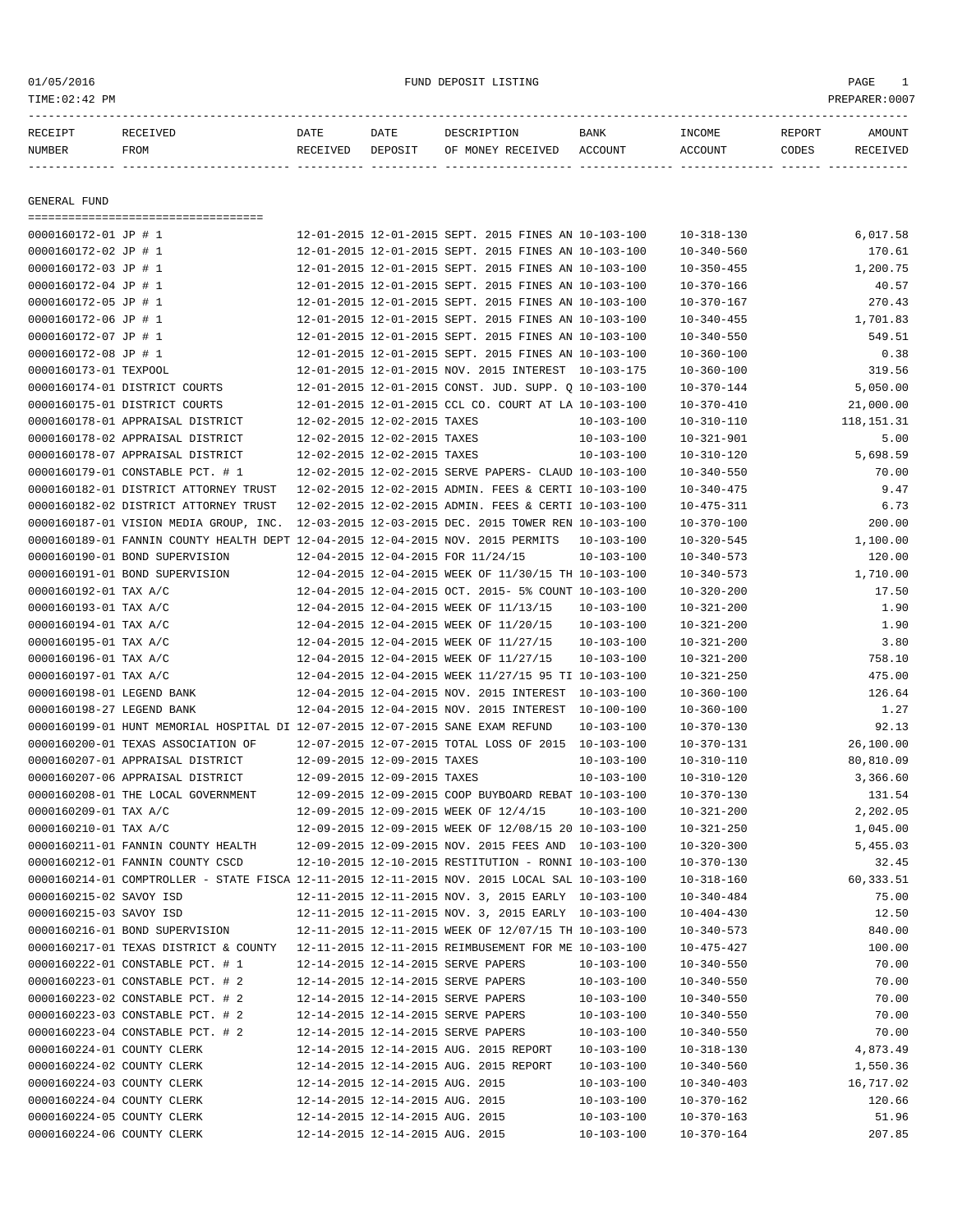GENERAL FUND

===================================

#### 01/05/2016 FUND DEPOSIT LISTING PAGE 2

| RECEIPT | RECEIVED | DATE     | DATE    | DESCRIPTION       | BANK    | INCOME  | REPORT | AMOUNT   |
|---------|----------|----------|---------|-------------------|---------|---------|--------|----------|
| NUMBER  | FROM     | RECEIVED | DEPOSIT | OF MONEY RECEIVED | ACCOUNT | ACCOUNT | CODES  | RECEIVED |
|         |          |          |         |                   |         |         |        |          |
|         |          |          |         |                   |         |         |        |          |

0000160224-07 COUNTY CLERK 12-14-2015 12-14-2015 AUG. 2015 10-103-100 10-370-166 13.87 0000160224-08 COUNTY CLERK 12-14-2015 12-14-2015 AUG. 2015 10-103-100 10-370-167 92.91 0000160224-09 COUNTY CLERK 12-14-2015 12-14-2015 AUG. 2015 10-103-100 10-340-400 4.00 0000160224-10 COUNTY CLERK 12-14-2015 12-14-2015 AUG. 2015 10-103-100 10-340-475 580.77 0000160224-11 COUNTY CLERK 12-14-2015 12-14-2015 AUG. 2015 10-103-100 10-340-550 0.69 0000160224-12 COUNTY CLERK 12-14-2015 12-14-2015 AUG. 2015 10-103-100 10-340-601 40.22 0000160224-13 COUNTY CLERK 12-14-2015 12-14-2015 AUG. 2015 10-103-100 10-318-132 1,764.37 0000160224-14 COUNTY CLERK 12-14-2015 12-14-2015 AUG. 2015 10-103-100 10-360-100 24.95 0000160225-01 TAX A/C 12-16-2015 12-16-2015 WEEK 12/11/15 209 T 10-103-100 10-321-250 625.00 0000160226-01 TAX A/C 12-16-2015 12-16-2015 WEEK OF 12/11/15 10-103-100 10-321-200 1,722.10 0000160227-01 TAX A/C 12-16-2015 12-16-2015 WEEK OF 12/04/15 10-103-100 10-321-200 1.90 0000160228-01 TAX A/C <br>0000160232-01 DISTRICT COURTS 12-17-2015 12-17-2015 COUNTY SUPPLEMENT F 10-103-100 10-370-152 359.81

0000160233-01 THE AMERICAN BOTTLING COM 12-17-2015 12-17-2015 DR. PEPPER COMMISSI 10-103-100 10-370-510 28.00 0000160234-01 US BANK 12-17-2015 12-17-2015 OCT. 2015 INMATE PE 10-103-100 10-319-553 24,990.00 0000160235-01 APPRAISAL DISTRICT 12-17-2015 12-17-2015 TAXES 10-103-100 10-310-110 165,583.02 0000160235-02 APPRAISAL DISTRICT 12-17-2015 12-17-2015 TAXES 10-103-100 10-321-901 501.53 0000160235-07 APPRAISAL DISTRICT 12-17-2015 12-17-2015 TAXES 10-103-100 10-310-120 2,430.60 0000160243-01 BOND SUPERVISION 12-18-2015 12-18-2015 WEEK OF 12/14/15 TH 10-103-100 10-340-573 1,160.00 0000160247-01 TEXAS A&M AGRILIFE EXTENS 12-21-2015 12-21-2015 UTILITY REIMBURSEME 10-103-100 10-370-147 672.00 0000160248-01 APPRAISAL DISTRICT 12-22-2015 12-22-2015 TAXES 10-103-100 10-310-110 603,729.88 0000160248-06 APPRAISAL DISTRICT 12-22-2015 12-22-2015 TAXES 10-103-100 10-310-120 2,764.05 0000160249-01 BOND SUPERVISION 12-23-2015 12-23-2015 WEEK 12/21/15 THRU 10-103-100 10-340-573 480.00

0000160263-01 APPRAISAL DISTRICT 12-30-2015 12-30-2015 TAXES 10-103-100 10-310-110 551,426.64 0000160263-02 APPRAISAL DISTRICT 12-30-2015 12-30-2015 TAXES 10-103-100 10-321-901 3.33 0000160263-07 APPRAISAL DISTRICT 12-30-2015 12-30-2015 TAXES 10-103-100 10-310-120 1,023.81 0000160264-01 LINEBARGER GOGGAN BLAIR 12-30-2015 12-30-2015 SUIT # TX-10-3825- 10-103-100 10-370-130 6,648.61 0000160265-01 BOND SUPERVISION 12-30-2015 12-30-2015 WEEK 12/28/15 THRU 10-103-100 10-340-573 1,040.00

12-17-2015 12-17-2015 COUNTY SUPPLEMENT F 10-103-100 10-370-152 359.81

FUND TOTAL 1,827,610.95

| FAGE<br>___ |  |
|-------------|--|
|             |  |
|             |  |
|             |  |

0000160250-01 AMERICAN TOWER 12-28-2015 12-28-2015 DEC. 2015 - PN-4847 10-103-100 10-370-115 925.75 0000160251-01 COMMUNITY EDUCATION 12-28-2015 12-28-2015 ODYSSEY REIMBURSEME 10-103-100 10-370-453 71,240.00 0000160252-01 SECURUS 12-28-2015 12-28-2015 COMMISSIONS TRUEUP 10-103-100 10-319-420 7,596.56 0000160252-02 SECURUS 12-28-2015 12-28-2015 COMMISSIONS NOV. 20 10-103-100 10-319-420 8,688.36 0000160255-01 TAX A/C 12-29-2015 12-29-2015 WEEK 12/23/15 10-103-100 10-321-200 1,308.05 0000160256-01 TAX A/C 12-29-2015 12-29-2015 WEEK 12/18/15 177 T 10-103-100 10-321-250 885.00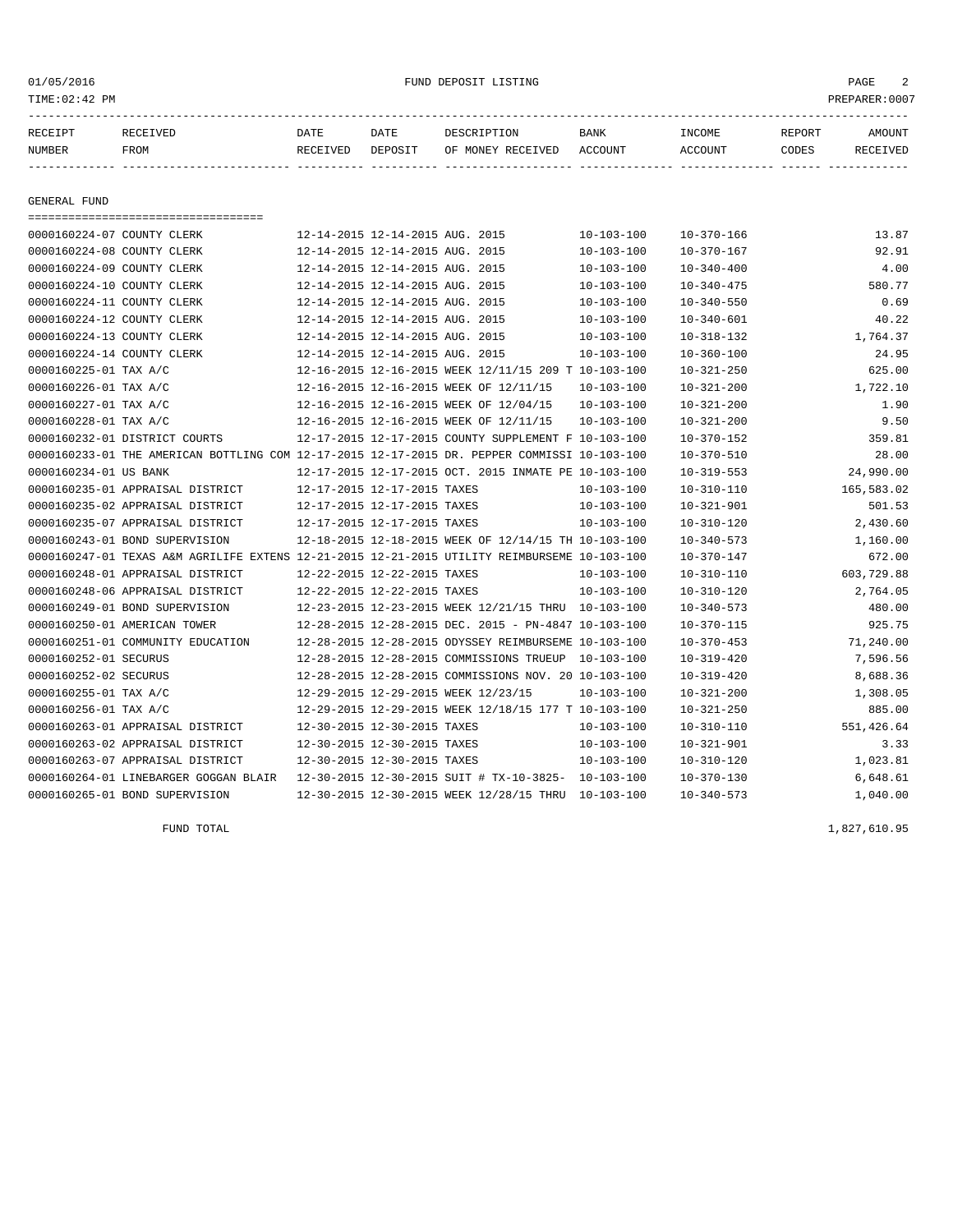TIME:02:42 PM PREPARER:0007

| RECEIPT             | RECEIVED | DATE     | DATE    | DESCRIPTION       | <b>BANK</b> | INCOME  | REPORT | AMOUNT   |
|---------------------|----------|----------|---------|-------------------|-------------|---------|--------|----------|
| NUMBER              | FROM     | RECEIVED | DEPOSIT | OF MONEY RECEIVED | ACCOUNT     | ACCOUNT | CODES  | RECEIVED |
|                     |          |          |         |                   |             |         |        |          |
|                     |          |          |         |                   |             |         |        |          |
| COURTHOUSE SECURITY |          |          |         |                   |             |         |        |          |

## ===================================

| 0000160172-09 JP # 1       | 12-01-2015 12-01-2015 SEPT. 2015 FINES AN 11-103-100 |                  | $11 - 340 - 651$ | 202.78 |
|----------------------------|------------------------------------------------------|------------------|------------------|--------|
| 0000160198-02 LEGEND BANK  | 12-04-2015 12-04-2015 NOV. 2015 INTEREST 11-103-100  |                  | 11-360-100       | 7.00   |
| 0000160224-15 COUNTY CLERK | 12-14-2015 12-14-2015 AUG. 2015                      | $11 - 103 - 100$ | $11 - 340 - 600$ | 706.95 |

FUND TOTAL  $916.73$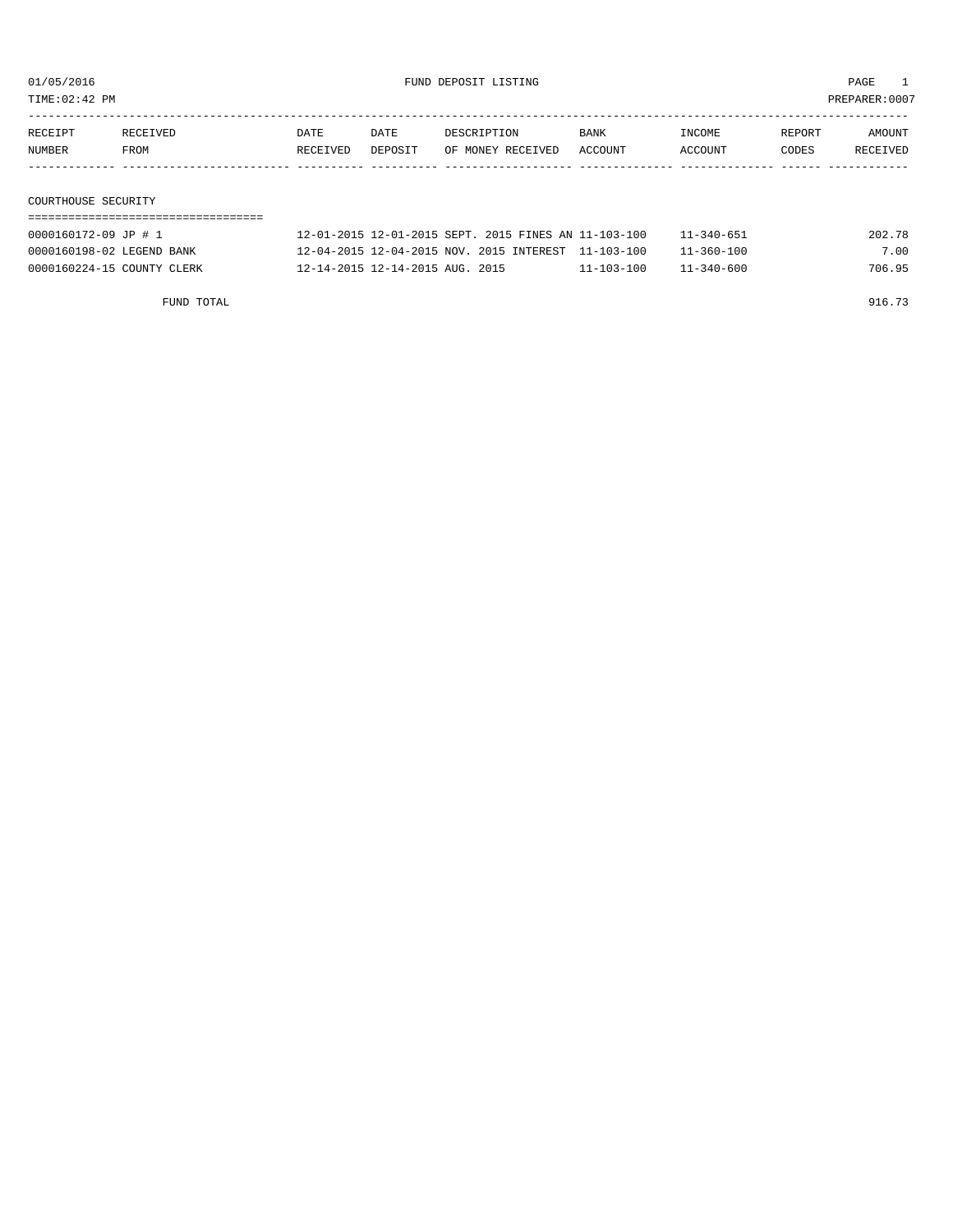| TIME:02:42 PM                  |                  |                  |                 |             |                   |                                                    | PREPARER:0007     |                 |                    |  |
|--------------------------------|------------------|------------------|-----------------|-------------|-------------------|----------------------------------------------------|-------------------|-----------------|--------------------|--|
| RECEIPT<br>NUMBER              | RECEIVED<br>FROM | DATE<br>RECEIVED | DATE<br>DEPOSIT | DESCRIPTION | OF MONEY RECEIVED | <b>BANK</b><br>ACCOUNT                             | INCOME<br>ACCOUNT | REPORT<br>CODES | AMOUNT<br>RECEIVED |  |
|                                |                  |                  |                 |             |                   |                                                    |                   |                 |                    |  |
| CO.CLK.VITAL STAT.FEE          |                  |                  |                 |             |                   |                                                    |                   |                 |                    |  |
|                                |                  |                  |                 |             |                   |                                                    |                   |                 |                    |  |
| $0000160198 - 03$ LECENID RANK |                  |                  |                 |             |                   | 12-04-2015 12-04-2015 NOV 2015 INTERRET 12-103-100 | $12 - 360 - 100$  |                 | 0 57               |  |

| 0000160198-03 LEGEND BANK  | 12-04-2015 12-04-2015 NOV. 2015 INTEREST 12-103-100 |            | 12-360-100       | 0.57  |
|----------------------------|-----------------------------------------------------|------------|------------------|-------|
| 0000160224-16 COUNTY CLERK | 12-14-2015 12-14-2015 AUG. 2015                     | 12-103-100 | $12 - 370 - 134$ | 84.00 |

FUND TOTAL 84.57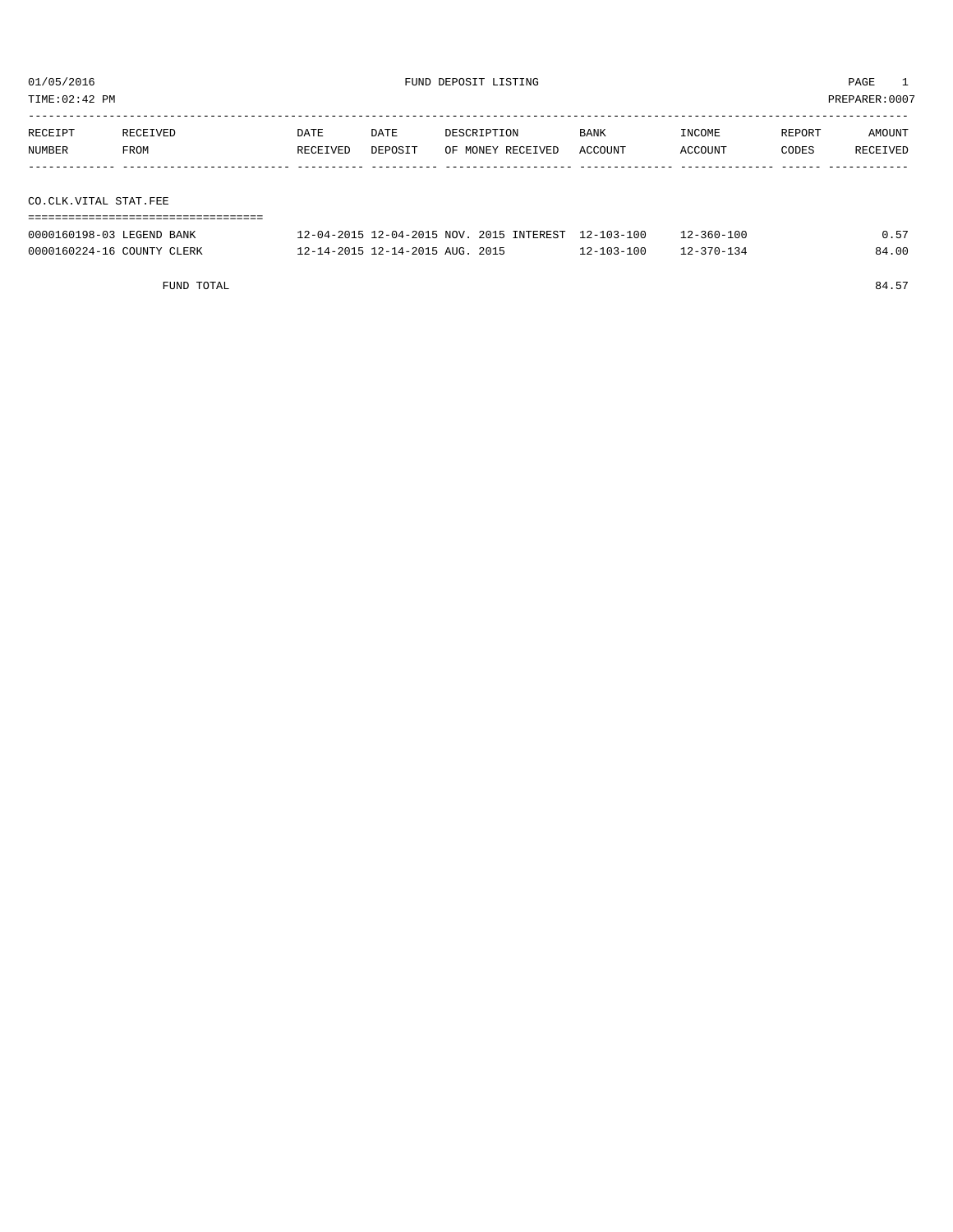### 01/05/2016 FUND DEPOSIT LISTING PAGE 1

| RECEIPT               | RECEIVED                               | DATE                            | DATE                            | DESCRIPTION       | <b>BANK</b>      | INCOME           | REPORT | AMOUNT          |
|-----------------------|----------------------------------------|---------------------------------|---------------------------------|-------------------|------------------|------------------|--------|-----------------|
| NUMBER                | FROM                                   | RECEIVED                        | DEPOSIT                         | OF MONEY RECEIVED | ACCOUNT          | ACCOUNT          | CODES  | <b>RECEIVED</b> |
|                       |                                        |                                 |                                 |                   |                  |                  |        |                 |
|                       |                                        |                                 |                                 |                   |                  |                  |        |                 |
| BAIL BONDS TRUST FUND |                                        |                                 |                                 |                   |                  |                  |        |                 |
|                       |                                        |                                 |                                 |                   |                  |                  |        |                 |
|                       | 0000160184-01 DOC'S BAIL BONDS         |                                 | 12-02-2015 12-02-2015 BOND FEES |                   | $13 - 103 - 113$ | $13 - 345 - 113$ |        | 15.00           |
|                       | 0000160185-01 FANNIN COUNTY BAIL BONDS | 12-02-2015 12-02-2015 BOND FEES |                                 |                   | $13 - 103 - 113$ | $13 - 345 - 113$ |        | 150.00          |

| AAAATAA AT TIMMIT CAANTI NITE AANDA TA AS TATA TA AS DAMA TERR              |                                 |  |                  |                  |        |
|-----------------------------------------------------------------------------|---------------------------------|--|------------------|------------------|--------|
| 0000160186-01 CARPENTER'S BAIL BONDS                                        | 12-02-2015 12-02-2015 BOND FEES |  | $13 - 103 - 113$ | $13 - 345 - 113$ | 90.00  |
| 0000160218-01 DOC'S BAIL BONDS                                              | 12-14-2015 12-14-2015 BOND FEES |  | $13 - 103 - 113$ | $13 - 345 - 113$ | 15.00  |
| 0000160219-01 CARPENTER'S BAIL BONDS                                        | 12-14-2015 12-14-2015 BOND FEES |  | $13 - 103 - 113$ | $13 - 345 - 113$ | 75.00  |
| 0000160220-01 FANNIN COUNTY BAIL BONDS    12-14-2015  12-14-2015  BOND FEES |                                 |  | $13 - 103 - 113$ | $13 - 345 - 113$ | 135.00 |
|                                                                             |                                 |  |                  |                  |        |

FUND TOTAL 480.00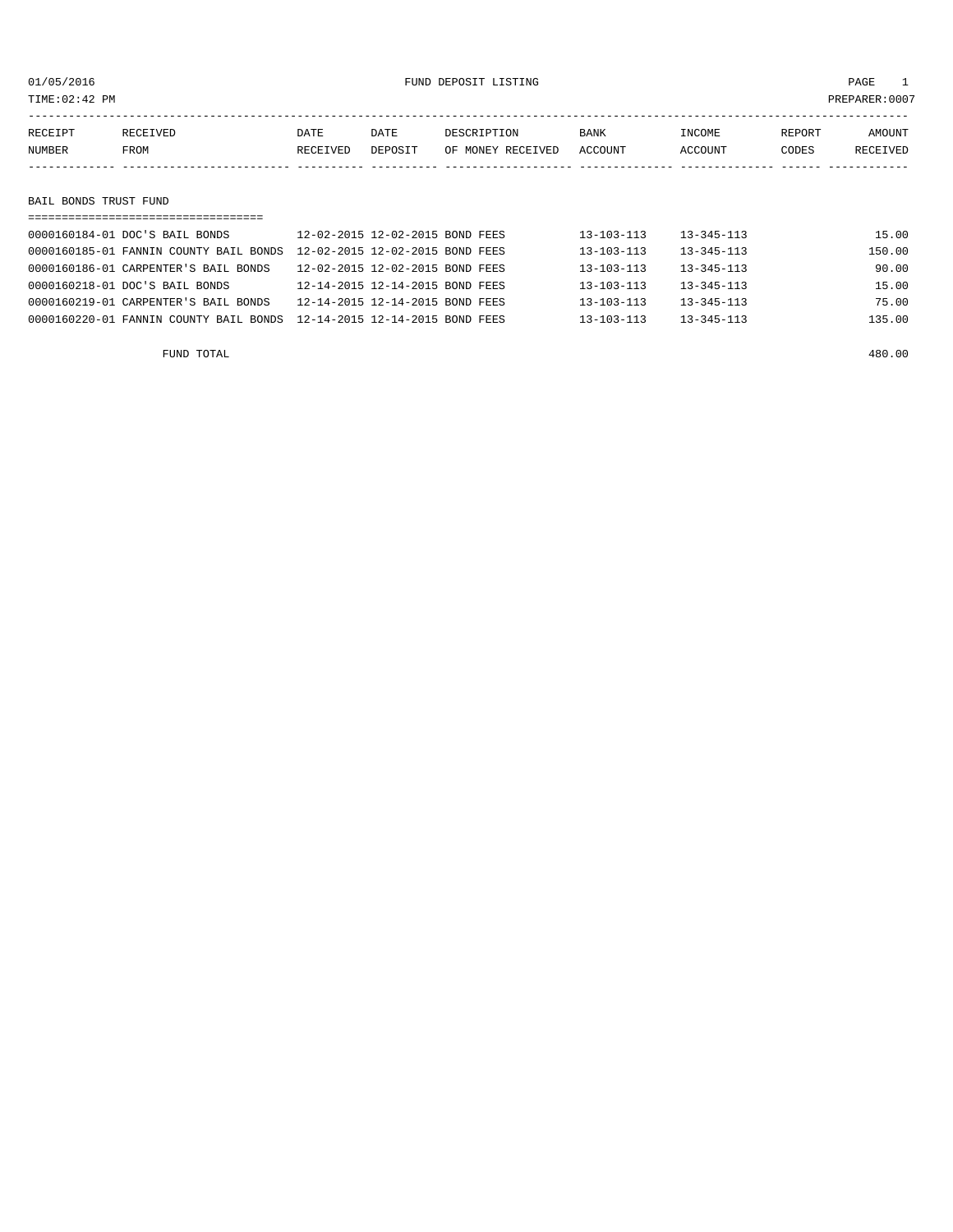| TIME:02:42 PM        |                                     |                  |                 |                                                      |                 |                   |                 | PREPARER:0007      |
|----------------------|-------------------------------------|------------------|-----------------|------------------------------------------------------|-----------------|-------------------|-----------------|--------------------|
| RECEIPT<br>NUMBER    | RECEIVED<br>FROM                    | DATE<br>RECEIVED | DATE<br>DEPOSIT | DESCRIPTION<br>OF MONEY RECEIVED                     | BANK<br>ACCOUNT | INCOME<br>ACCOUNT | REPORT<br>CODES | AMOUNT<br>RECEIVED |
|                      |                                     |                  |                 |                                                      |                 |                   |                 |                    |
|                      | JUSTICE CT.BLDG.SECURITY            |                  |                 |                                                      |                 |                   |                 |                    |
|                      | =================================== |                  |                 |                                                      |                 |                   |                 |                    |
| 0000160172-10 JP # 1 |                                     |                  |                 | 12-01-2015 12-01-2015 SEPT. 2015 FINES AN 14-103-100 |                 | $14 - 370 - 168$  |                 | 67.69              |

FUND TOTAL 67.69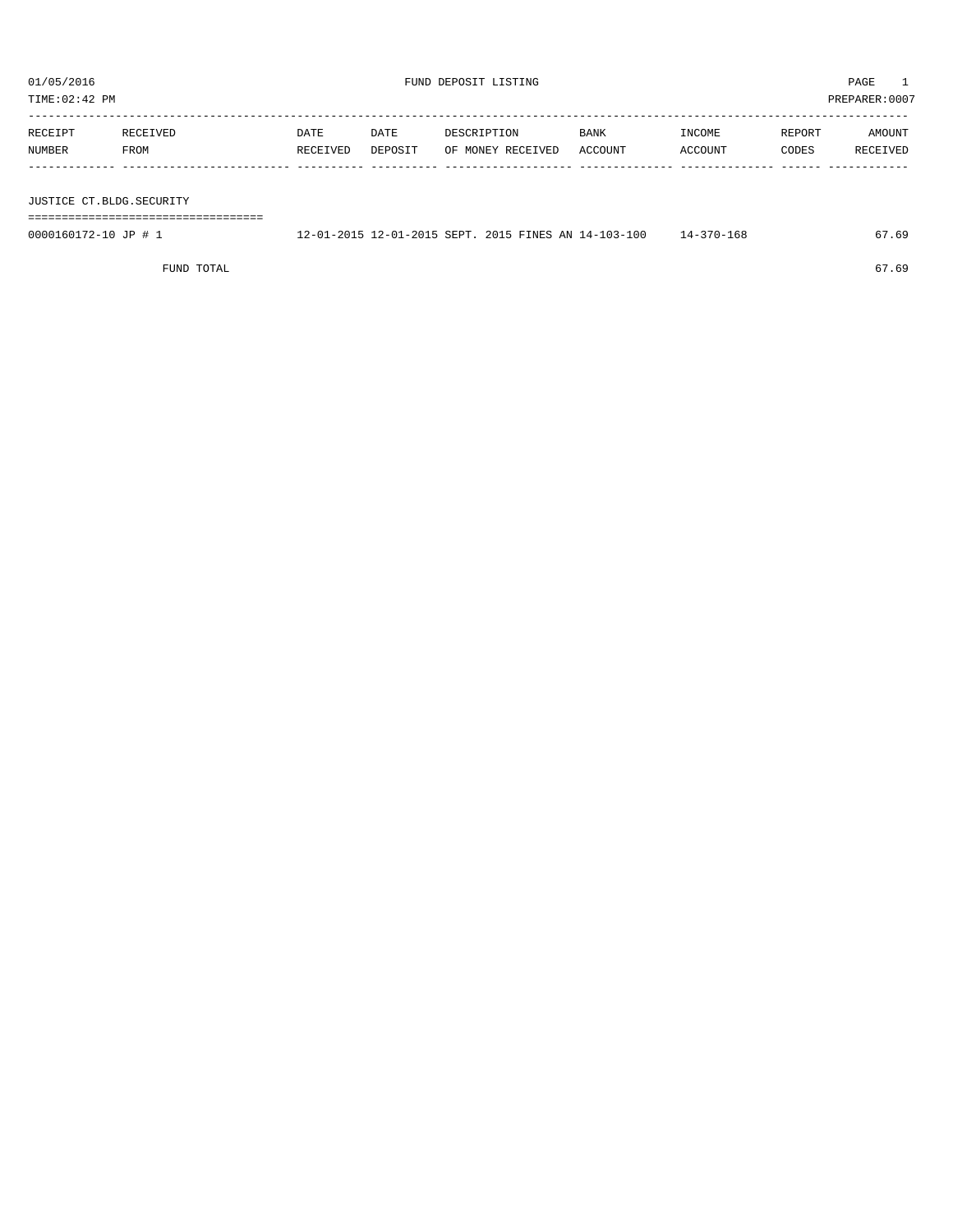| 01/05/2016    |                          |          |         | FUND DEPOSIT LISTING |         | PAGE    |        |                |  |  |  |  |
|---------------|--------------------------|----------|---------|----------------------|---------|---------|--------|----------------|--|--|--|--|
| TIME:02:42 PM |                          |          |         |                      |         |         |        | PREPARER: 0007 |  |  |  |  |
|               |                          |          |         |                      |         |         |        |                |  |  |  |  |
| RECEIPT       | RECEIVED                 | DATE     | DATE    | DESCRIPTION          | BANK    | INCOME  | REPORT | AMOUNT         |  |  |  |  |
| NUMBER        | FROM                     | RECEIVED | DEPOSIT | OF MONEY RECEIVED    | ACCOUNT | ACCOUNT | CODES  | RECEIVED       |  |  |  |  |
|               |                          |          |         |                      |         |         |        |                |  |  |  |  |
|               |                          |          |         |                      |         |         |        |                |  |  |  |  |
|               | PROBATE JUDGES EDUCATION |          |         |                      |         |         |        |                |  |  |  |  |
|               |                          |          |         |                      |         |         |        |                |  |  |  |  |

| 0000160224-17 COUNTY CLERK | 12-14-2015 12-14-2015 AUG. 2015 | $17 - 103 - 100$ | $17 - 340 - 131$ | 35.00 |
|----------------------------|---------------------------------|------------------|------------------|-------|
|                            |                                 |                  |                  |       |

FUND TOTAL 35.00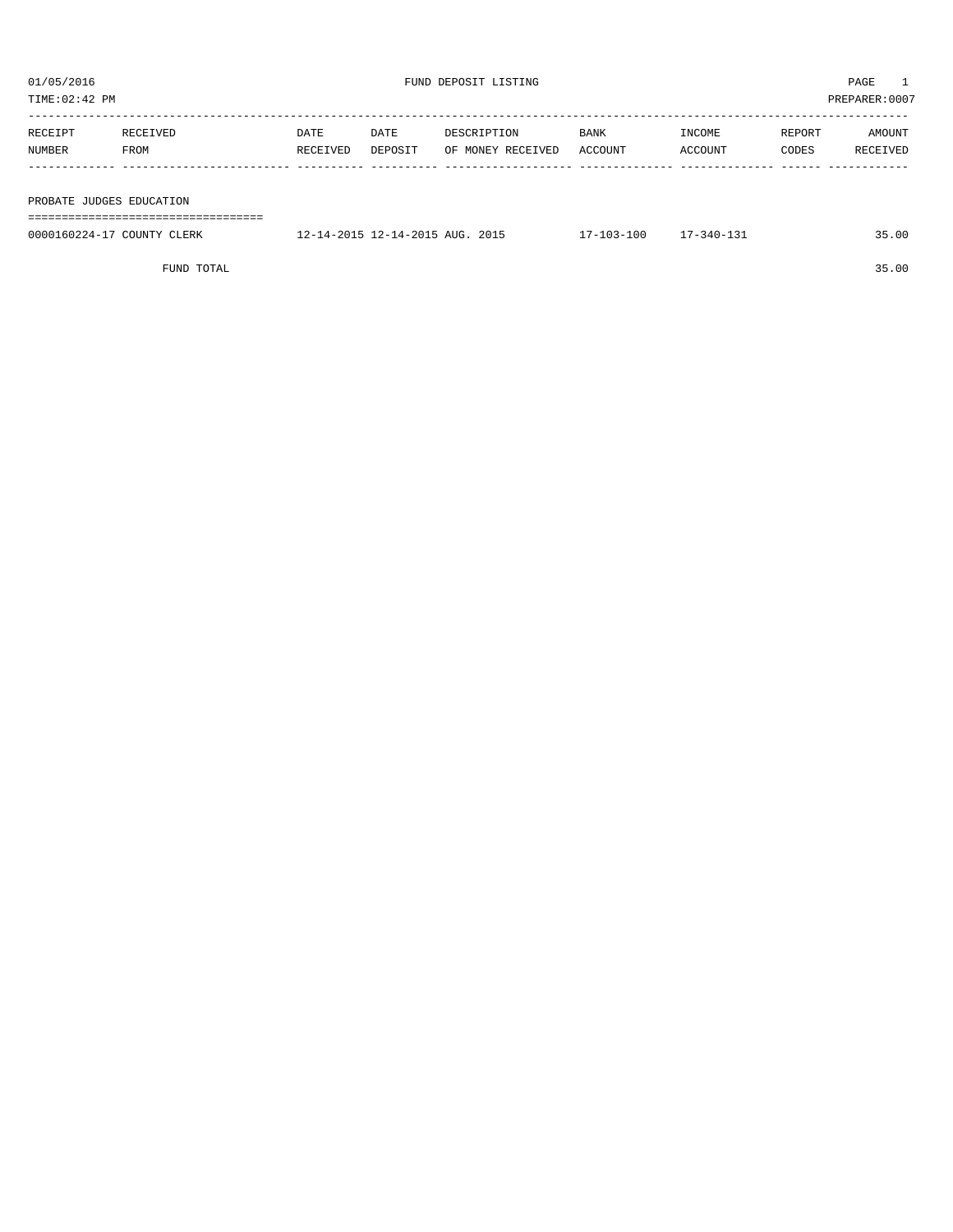| TIME: 02:42 PM                                          |                  |                                 |                                          |                                      |                                      |                 | PREPARER: 0007            |  |  |
|---------------------------------------------------------|------------------|---------------------------------|------------------------------------------|--------------------------------------|--------------------------------------|-----------------|---------------------------|--|--|
| RECEIVED<br>RECEIPT<br>NUMBER<br>FROM                   | DATE<br>RECEIVED | DATE<br>DEPOSIT                 | DESCRIPTION<br>OF MONEY RECEIVED         | BANK<br>ACCOUNT                      | INCOME<br>ACCOUNT                    | REPORT<br>CODES | AMOUNT<br><b>RECEIVED</b> |  |  |
| CO.CLERK RECORD MNGMT.                                  |                  |                                 |                                          |                                      |                                      |                 |                           |  |  |
| 0000160198-04 LEGEND BANK<br>0000160224-18 COUNTY CLERK |                  | 12-14-2015 12-14-2015 AUG. 2015 | 12-04-2015 12-04-2015 NOV. 2015 INTEREST | $18 - 103 - 100$<br>$18 - 103 - 100$ | $18 - 360 - 100$<br>$18 - 370 - 133$ |                 | 1.56<br>5,718.02          |  |  |

FUND TOTAL 5,719.58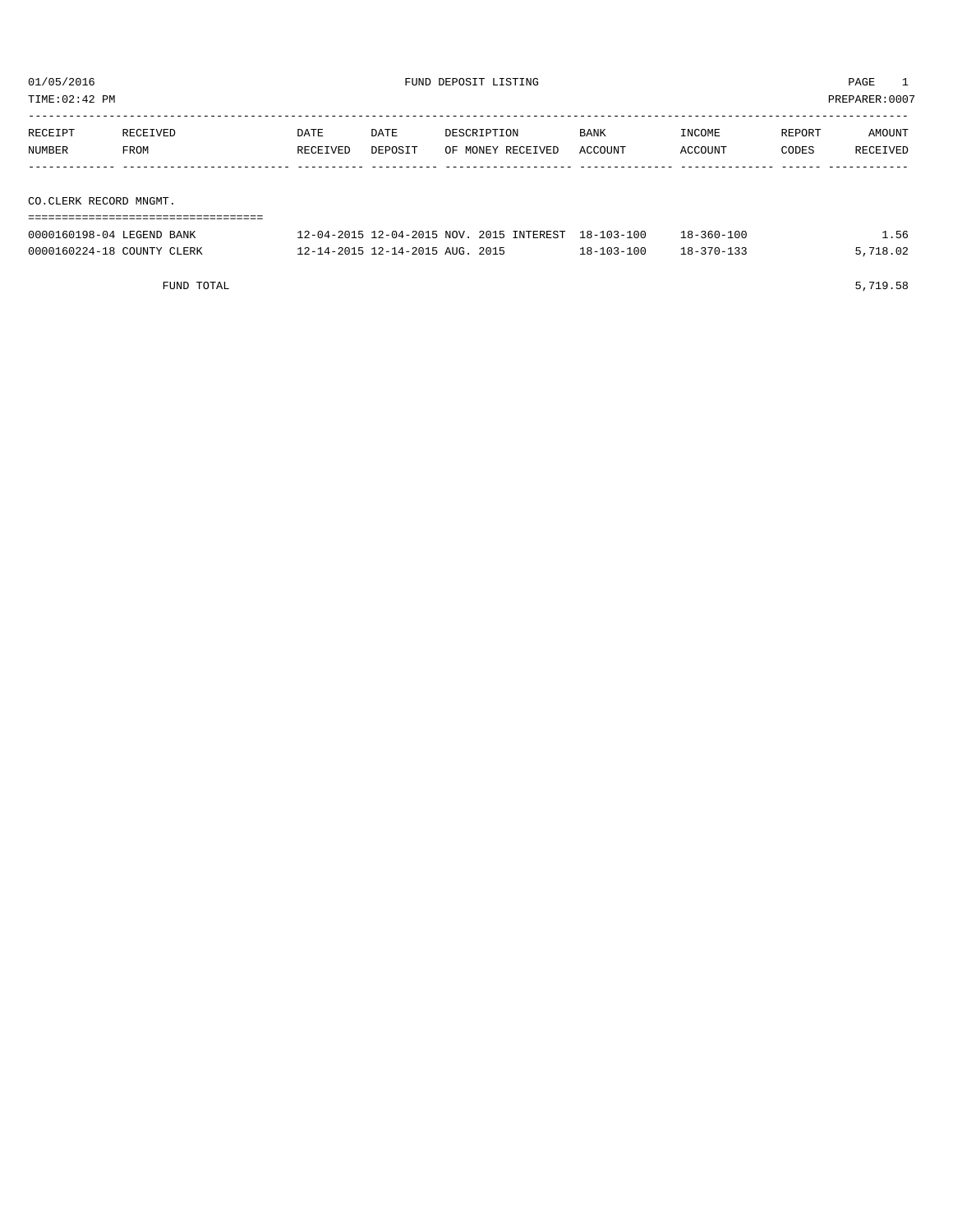TIME:02:42 PM PREPARER:0007

| RECEIPT | RECEIVED | <b>DATE</b> | DATE    | DESCRIPTION       | <b>BANK</b> | INCOME  | REPORT | AMOUNT   |
|---------|----------|-------------|---------|-------------------|-------------|---------|--------|----------|
| NUMBER  | FROM     | RECEIVED    | DEPOSIT | OF MONEY RECEIVED | ACCOUNT     | ACCOUNT | CODES  | RECEIVED |
|         |          |             |         |                   |             |         |        |          |
|         |          |             |         |                   |             |         |        |          |

DIST.CLK.RECORDS MNGMT.

===================================

| 0000160198-05 LEGEND BANK | 12-04-2015 12-04-2015 NOV. 2015 INTEREST 19-103-100 |  | 19-360-100 | 0.33 |
|---------------------------|-----------------------------------------------------|--|------------|------|
|                           |                                                     |  |            |      |

FUND TOTAL  $0.33$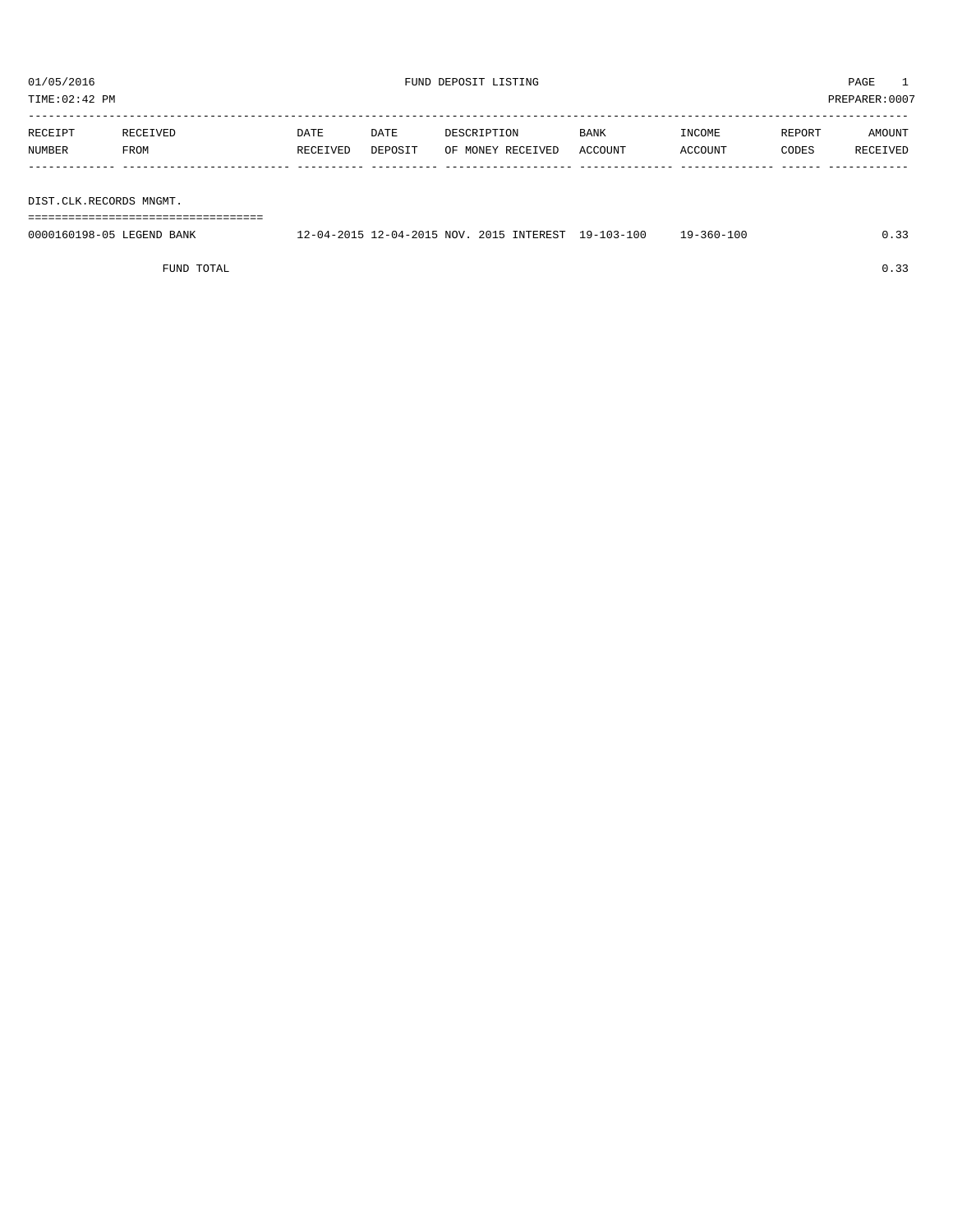| PREPARER: 0007<br>TIME:02:42 PM |                  |                  |                 |                                                     |                 |                          |                 |                    |  |
|---------------------------------|------------------|------------------|-----------------|-----------------------------------------------------|-----------------|--------------------------|-----------------|--------------------|--|
| RECEIPT<br>NUMBER               | RECEIVED<br>FROM | DATE<br>RECEIVED | DATE<br>DEPOSIT | DESCRIPTION<br>OF MONEY RECEIVED                    | BANK<br>ACCOUNT | <b>TNCOME</b><br>ACCOUNT | REPORT<br>CODES | AMOUNT<br>RECEIVED |  |
|                                 |                  |                  |                 |                                                     |                 |                          |                 |                    |  |
| COUNTY OFFICES REC.MNGMT.       |                  |                  |                 |                                                     |                 |                          |                 |                    |  |
|                                 |                  |                  |                 |                                                     |                 |                          |                 |                    |  |
| 0000160198-06 LEGEND BANK       |                  |                  |                 | 12-04-2015 12-04-2015 NOV. 2015 INTEREST 20-103-100 |                 | $20 - 360 - 100$         |                 | 3.96               |  |

0000160224-19 COUNTY CLERK 12-14-2015 12-14-2015 AUG. 2015 20-103-100 20-370-135 732.90

FUND TOTAL 736.86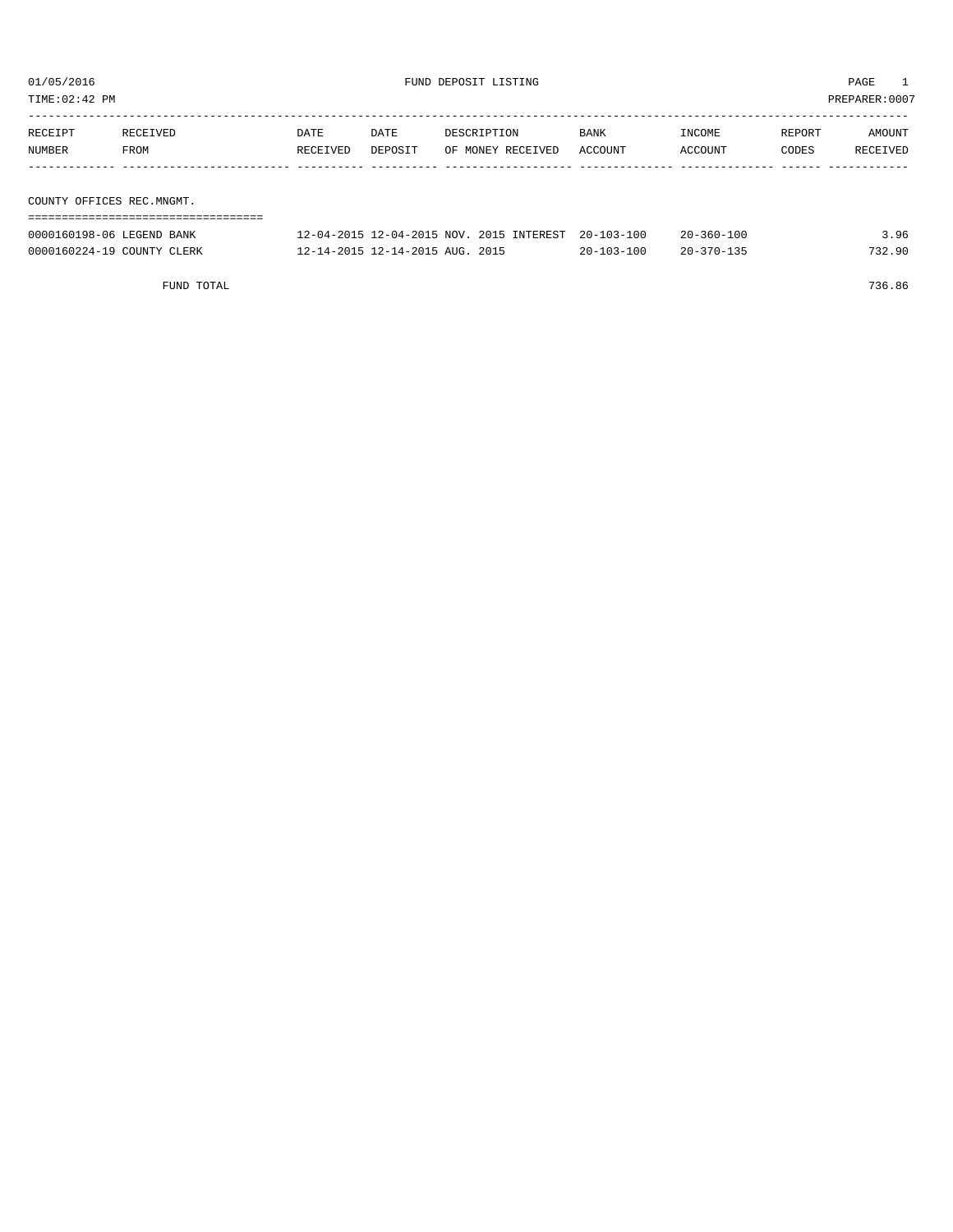| 01/05/2016<br>TIME:02:42 PM |                                    |          |                                      | PAGE<br>PREPARER: 0007                               |                  |                  |        |          |
|-----------------------------|------------------------------------|----------|--------------------------------------|------------------------------------------------------|------------------|------------------|--------|----------|
|                             |                                    |          |                                      |                                                      |                  |                  |        |          |
| RECEIPT                     | RECEIVED                           | DATE     | DATE                                 | DESCRIPTION                                          | BANK             | INCOME           | REPORT | AMOUNT   |
| NUMBER                      | FROM                               | RECEIVED | DEPOSIT                              | OF MONEY RECEIVED                                    | ACCOUNT          | ACCOUNT          | CODES  | RECEIVED |
|                             |                                    |          |                                      |                                                      |                  |                  |        |          |
|                             |                                    |          |                                      |                                                      |                  |                  |        |          |
| FANNIN CO. R & B #1 FUND    |                                    |          |                                      |                                                      |                  |                  |        |          |
|                             | ================================== |          |                                      |                                                      |                  |                  |        |          |
| 0000160172-12 JP # 1        |                                    |          |                                      | 12-01-2015 12-01-2015 SEPT. 2015 FINES AN 21-103-100 |                  | $21 - 350 - 455$ |        | 842.84   |
| 0000160173-02 TEXPOOL       |                                    |          |                                      | 12-01-2015 12-01-2015 NOV. 2015 INTEREST 21-103-175  |                  | $21 - 360 - 100$ |        | 1.58     |
|                             | 0000160178-03 APPRAISAL DISTRICT   |          | 12-02-2015 12-02-2015 TAXES          |                                                      | $21 - 103 - 100$ | $21 - 310 - 110$ |        | 6,791.58 |
|                             | 0000160178-08 APPRAISAL DISTRICT   |          | 12-02-2015 12-02-2015 TAXES          |                                                      | $21 - 103 - 100$ | $21 - 310 - 120$ |        | 326.28   |
|                             | COOLLAGE OF THEMSE MOODLE          |          | $10.02.015$ $10.02.015$ $2015$ $201$ |                                                      | 01 102 100       | 21.270.145       |        | 220 FO   |

|                            | 0000160178-08 APPRAISAL DISTRICT                                                             |                                 | 12-02-2015 12-02-2015 TAXES |                                          | 21-103-100       | 21-310-120       | 326.28    |
|----------------------------|----------------------------------------------------------------------------------------------|---------------------------------|-----------------------------|------------------------------------------|------------------|------------------|-----------|
| 0000160181-01 JIMMY MCCRAW |                                                                                              | 12-02-2015 12-02-2015 CULVERT   |                             |                                          | $21 - 103 - 100$ | $21 - 370 - 145$ | 329.50    |
| 0000160193-02 TAX A/C      |                                                                                              |                                 |                             | 12-04-2015 12-04-2015 WEEK OF 11/13/15   | $21 - 103 - 100$ | $21 - 321 - 300$ | 2.04      |
| 0000160194-02 TAX A/C      |                                                                                              |                                 |                             | 12-04-2015 12-04-2015 WEEK 11/20/15      | $21 - 103 - 100$ | $21 - 321 - 300$ | 2.04      |
| 0000160195-02 TAX A/C      |                                                                                              |                                 |                             | 12-04-2015 12-04-2015 WEEK OF 11/27/15   | $21 - 103 - 100$ | $21 - 321 - 300$ | 4.08      |
| 0000160196-02 TAX A/C      |                                                                                              |                                 |                             | 12-04-2015 12-04-2015 WEEK OF 11/27/15   | $21 - 103 - 100$ | $21 - 321 - 300$ | 639.93    |
| 0000160198-07 LEGEND BANK  |                                                                                              |                                 |                             | 12-04-2015 12-04-2015 NOV. 2015 INTEREST | $21 - 103 - 100$ | $21 - 360 - 100$ | 10.33     |
| 0000160205-01 BOBBY MONK   |                                                                                              | 12-08-2015 12-08-2015 CULVERT   |                             |                                          | $21 - 103 - 100$ | $21 - 370 - 145$ | 385.00    |
|                            | 0000160207-02 APPRAISAL DISTRICT                                                             | 12-09-2015 12-09-2015 TAXES     |                             |                                          | $21 - 103 - 100$ | $21 - 310 - 110$ | 4,643.08  |
|                            | 0000160207-07 APPRAISAL DISTRICT                                                             | 12-09-2015 12-09-2015 TAXES     |                             |                                          | $21 - 103 - 100$ | $21 - 310 - 120$ | 192.72    |
| 0000160209-02 TAX A/C      |                                                                                              |                                 |                             | 12-09-2015 12-09-2015 WEEK OF 12/4/15    | $21 - 103 - 100$ | $21 - 321 - 300$ | 1,821.97  |
|                            | 0000160214-02 COMPTROLLER - STATE FISCA 12-11-2015 12-11-2015 NOV. 2015 LOCAL SAL 21-103-100 |                                 |                             |                                          |                  | $21 - 318 - 160$ | 3,468.09  |
| 0000160224-21 COUNTY CLERK |                                                                                              | 12-14-2015 12-14-2015 AUG. 2015 |                             |                                          | $21 - 103 - 100$ | $21 - 350 - 403$ | 1,254.34  |
| 0000160226-02 TAX A/C      |                                                                                              |                                 |                             | 12-16-2015 12-16-2015 WEEK OF 12/11/15   | $21 - 103 - 100$ | $21 - 321 - 300$ | 1,067.91  |
| 0000160227-02 TAX A/C      |                                                                                              |                                 |                             | 12-16-2015 12-16-2015 WEEK OF 12/04/15   | $21 - 103 - 100$ | $21 - 321 - 300$ | 2.04      |
| 0000160228-02 TAX A/C      |                                                                                              |                                 |                             | 12-16-2015 12-16-2015 WEEK OF 12/11/15   | $21 - 103 - 100$ | $21 - 321 - 300$ | 10.19     |
|                            | 0000160235-03 APPRAISAL DISTRICT                                                             | 12-17-2015 12-17-2015 TAXES     |                             |                                          | $21 - 103 - 100$ | $21 - 310 - 110$ | 9,512.86  |
|                            | 0000160235-08 APPRAISAL DISTRICT                                                             | 12-17-2015 12-17-2015 TAXES     |                             |                                          | $21 - 103 - 100$ | $21 - 310 - 120$ | 138.48    |
|                            | 0000160242-01 JAMES C. SEALS                                                                 | 12-18-2015 12-18-2015 CULVERT   |                             |                                          | $21 - 103 - 100$ | $21 - 370 - 145$ | 150.00    |
|                            | 0000160248-02 APPRAISAL DISTRICT                                                             | 12-22-2015 12-22-2015 TAXES     |                             |                                          | $21 - 103 - 100$ | $21 - 310 - 110$ | 34,698.44 |
|                            | 0000160248-07 APPRAISAL DISTRICT                                                             | 12-22-2015 12-22-2015 TAXES     |                             |                                          | $21 - 103 - 100$ | $21 - 310 - 120$ | 158.23    |
|                            | 0000160254-01 MICHAEL B. KECK                                                                |                                 |                             | 12-28-2015 12-28-2015 CULVERT & ROCK     | $21 - 103 - 100$ | $21 - 370 - 145$ | 329.50    |
| 0000160255-02 TAX A/C      |                                                                                              |                                 |                             | 12-29-2015 12-29-2015 WEEK 12/23/15      | $21 - 103 - 100$ | $21 - 321 - 300$ | 1,112.75  |
|                            | 0000160258-01 TEXAS DEPT. OF PUBLIC SAF 12-30-2015 12-30-2015 PW 00370                       |                                 |                             |                                          | $21 - 103 - 100$ | $21 - 330 - 200$ | 8,529.00  |
|                            | 0000160259-01 TEXAS DEPT. OF PUBLIC SAF 12-30-2015 12-30-2015 PW 00202                       |                                 |                             |                                          | $21 - 103 - 100$ | $21 - 330 - 200$ | 12,803.63 |
|                            | 0000160263-03 APPRAISAL DISTRICT                                                             | 12-30-2015 12-30-2015 TAXES     |                             |                                          | $21 - 103 - 100$ | $21 - 310 - 110$ | 31,693.62 |
|                            | 0000160263-08 APPRAISAL DISTRICT                                                             | 12-30-2015 12-30-2015 TAXES     |                             |                                          | $21 - 103 - 100$ | $21 - 310 - 120$ | 58.74     |
|                            |                                                                                              |                                 |                             |                                          |                  |                  |           |

FUND TOTAL 120,980.79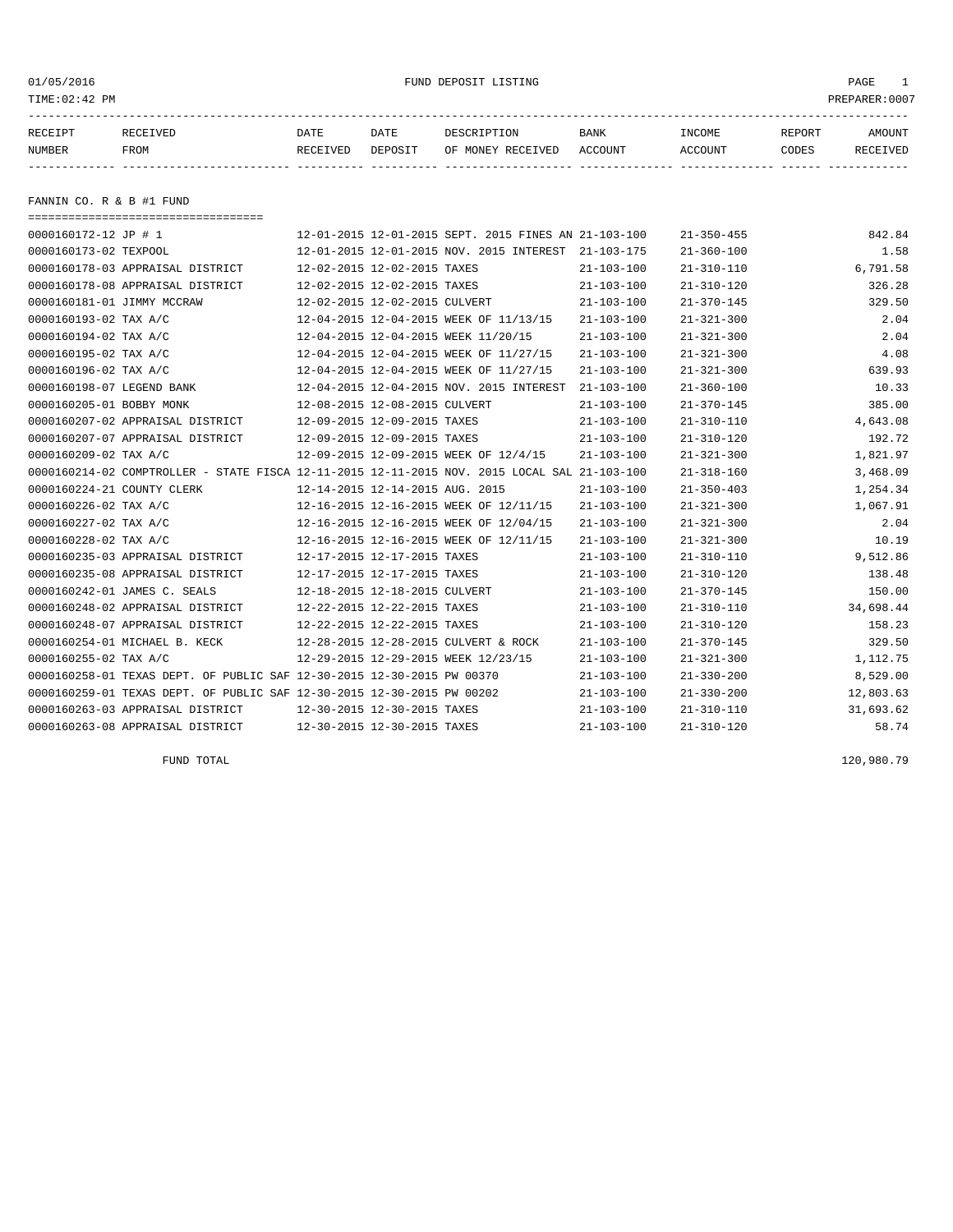01/05/2016 FUND DEPOSIT LISTING PAGE 1

| RECEIPT | RECEIVED | DATE     | DATE    | DESCRIPTION       | <b>BANK</b> | INCOME  | <b>REPORT</b> | AMOUNT          |
|---------|----------|----------|---------|-------------------|-------------|---------|---------------|-----------------|
| NUMBER  | FROM     | RECEIVED | DEPOSIT | OF MONEY RECEIVED | ACCOUNT     | ACCOUNT | CODES         | <b>RECEIVED</b> |
|         |          |          |         |                   |             |         |               |                 |

FANNIN CO. R & B #2 FUND

| ======================================                                                       |                                 |                                                      |                  |                  |           |
|----------------------------------------------------------------------------------------------|---------------------------------|------------------------------------------------------|------------------|------------------|-----------|
| 0000160172-13 JP # 1                                                                         |                                 | 12-01-2015 12-01-2015 SEPT. 2015 FINES AN 22-103-100 |                  | $22 - 350 - 455$ | 903.02    |
| 0000160173-03 TEXPOOL                                                                        |                                 | 12-01-2015 12-01-2015 NOV. 2015 INTEREST             | 22-103-175       | $22 - 360 - 100$ | 13.80     |
| 0000160176-01 DALE DEBOARD                                                                   |                                 | 12-01-2015 12-01-2015 122 HARLI DR. #1079 22-103-100 |                  | $22 - 370 - 150$ | 1,400.00  |
| 0000160177-01 COLE TITLE COMPANY                                                             |                                 | 12-01-2015 12-01-2015 LOT ID # 107924                | $22 - 103 - 100$ | $22 - 370 - 150$ | 1,400.00  |
| 0000160178-04 APPRAISAL DISTRICT                                                             | 12-02-2015 12-02-2015 TAXES     |                                                      | $22 - 103 - 100$ | $22 - 310 - 110$ | 7,911.29  |
| 0000160178-09 APPRAISAL DISTRICT                                                             | 12-02-2015 12-02-2015 TAXES     |                                                      | $22 - 103 - 100$ | $22 - 310 - 120$ | 380.07    |
| 0000160193-03 TAX A/C                                                                        |                                 | 12-04-2015 12-04-2015 WEEK OF 11/13/15               | $22 - 103 - 100$ | $22 - 321 - 300$ | 2.37      |
| 0000160194-03 TAX A/C                                                                        |                                 | 12-04-2015 12-04-2015 WEEK 11/20/15                  | $22 - 103 - 100$ | $22 - 321 - 300$ | 2.37      |
| 0000160195-03 TAX A/C                                                                        |                                 | 12-04-2015 12-04-2015 WEEK OF 11/27/15               | $22 - 103 - 100$ | $22 - 321 - 300$ | 4.75      |
| 0000160196-03 TAX A/C                                                                        |                                 | 12-04-2015 12-04-2015 WEEK OF 11/27/15               | $22 - 103 - 100$ | $22 - 321 - 300$ | 745.44    |
| 0000160198-08 LEGEND BANK                                                                    |                                 | 12-04-2015 12-04-2015 NOV. 2015 INTEREST             | $22 - 103 - 100$ | $22 - 360 - 100$ | 3.81      |
| 0000160207-03 APPRAISAL DISTRICT                                                             | 12-09-2015 12-09-2015 TAXES     |                                                      | $22 - 103 - 100$ | $22 - 310 - 110$ | 5,408.58  |
| 0000160207-08 APPRAISAL DISTRICT                                                             | 12-09-2015 12-09-2015 TAXES     |                                                      | $22 - 103 - 100$ | $22 - 310 - 120$ | 224.50    |
| 0000160209-03 TAX A/C                                                                        |                                 | 12-09-2015 12-09-2015 WEEK OF 12/4/15                | $22 - 103 - 100$ | $22 - 321 - 300$ | 2,122.36  |
| 0000160214-03 COMPTROLLER - STATE FISCA 12-11-2015 12-11-2015 NOV. 2015 LOCAL SAL 22-103-100 |                                 |                                                      |                  | $22 - 318 - 160$ | 4,039.87  |
| 0000160224-22 COUNTY CLERK                                                                   | 12-14-2015 12-14-2015 AUG. 2015 |                                                      | $22 - 103 - 100$ | $22 - 350 - 403$ | 1,343.90  |
| 0000160226-03 TAX A/C                                                                        |                                 | 12-16-2015 12-16-2015 WEEK OF 12/11/15               | $22 - 103 - 100$ | $22 - 321 - 300$ | 1,243.98  |
| 0000160227-03 TAX A/C                                                                        |                                 | 12-16-2015 12-16-2015 WEEK OF 12/04/15               | $22 - 103 - 100$ | $22 - 321 - 300$ | 2.37      |
| 0000160228-03 TAX A/C                                                                        |                                 | 12-16-2015 12-16-2015 WEEK OF 12/11/15               | $22 - 103 - 100$ | $22 - 321 - 300$ | 11.87     |
| 0000160229-01 W. C. SUMMERS, JR.                                                             | 12-16-2015 12-16-2015 CULVERT   |                                                      | $22 - 103 - 100$ | $22 - 370 - 145$ | 187.00    |
| 0000160230-01 DON SADLER                                                                     | 12-16-2015 12-16-2015 CULVERT   |                                                      | $22 - 103 - 100$ | $22 - 370 - 145$ | 459.00    |
| 0000160235-04 APPRAISAL DISTRICT                                                             | 12-17-2015 12-17-2015 TAXES     |                                                      | $22 - 103 - 100$ | $22 - 310 - 110$ | 11,081.23 |
| 0000160235-09 APPRAISAL DISTRICT                                                             | 12-17-2015 12-17-2015 TAXES     |                                                      | $22 - 103 - 100$ | $22 - 310 - 120$ | 161.31    |
| 0000160246-01 MICHAEL A. SMITH                                                               | 12-21-2015 12-21-2015 CULVERT   |                                                      | $22 - 103 - 100$ | $22 - 370 - 145$ | 229.50    |
| 0000160248-03 APPRAISAL DISTRICT                                                             | 12-22-2015 12-22-2015 TAXES     |                                                      | $22 - 103 - 100$ | $22 - 310 - 110$ | 40,419.08 |
| 0000160248-08 APPRAISAL DISTRICT                                                             | 12-22-2015 12-22-2015 TAXES     |                                                      | $22 - 103 - 100$ | $22 - 310 - 120$ | 184.32    |
| 0000160255-03 TAX A/C                                                                        |                                 | 12-29-2015 12-29-2015 WEEK 12/23/15                  | $22 - 103 - 100$ | $22 - 321 - 300$ | 1,296.20  |
| 0000160260-01 TEXAS DEPT. OF PUBLIC SAF 12-30-2015 12-30-2015 PW 00282                       |                                 |                                                      | $22 - 103 - 100$ | $22 - 330 - 200$ | 9,166.97  |
| 0000160263-04 APPRAISAL DISTRICT                                                             | 12-30-2015 12-30-2015 TAXES     |                                                      | $22 - 103 - 100$ | $22 - 310 - 110$ | 36,918.86 |
| 0000160263-09 APPRAISAL DISTRICT                                                             | 12-30-2015 12-30-2015 TAXES     |                                                      | $22 - 103 - 100$ | $22 - 310 - 120$ | 68.42     |

FUND TOTAL 127,336.24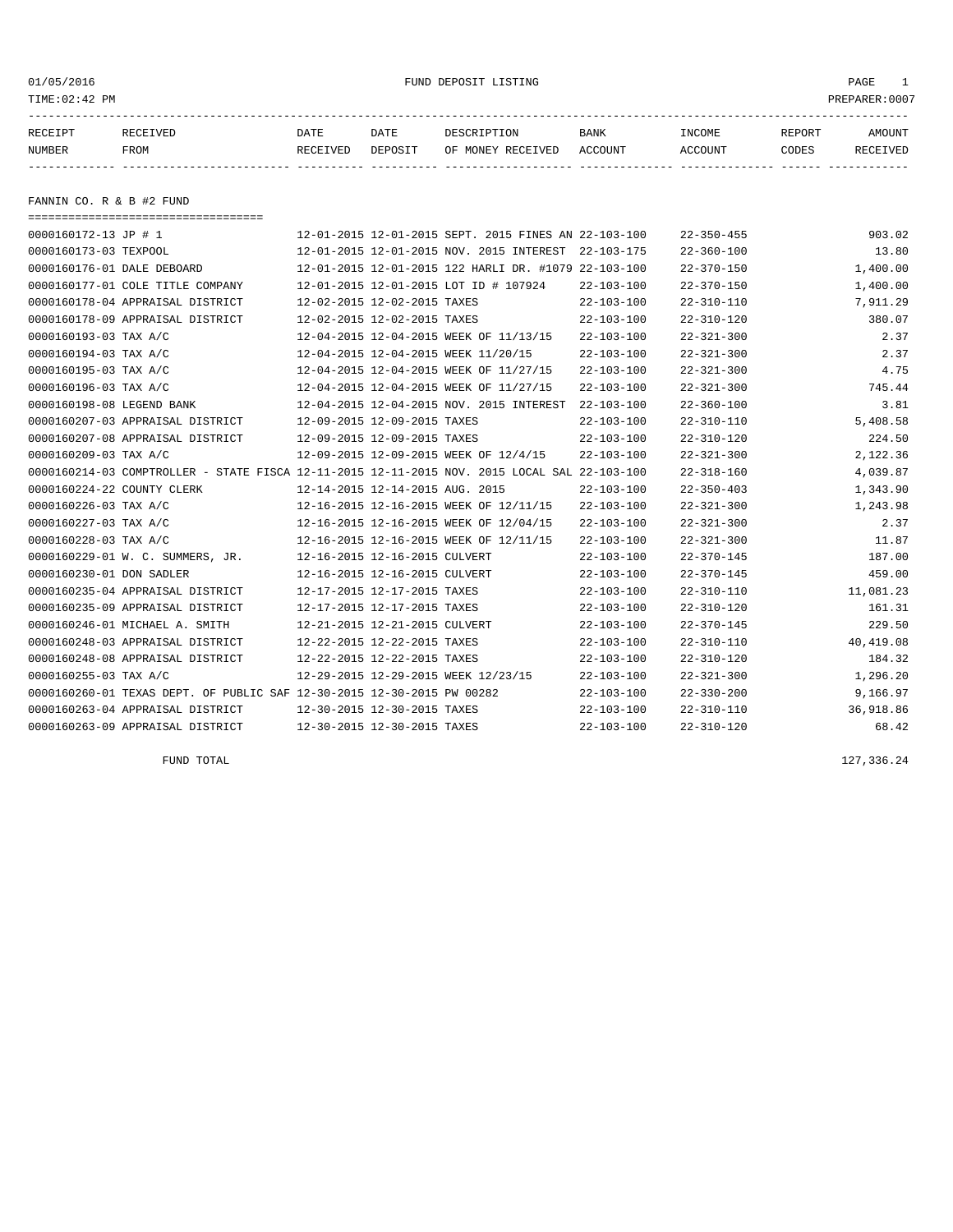01/05/2016 FUND DEPOSIT LISTING PAGE 1

| RECEIPT | RECEIVED | DATE     | DATE    | DESCRIPTION       | <b>BANK</b> | INCOME  | REPORT | AMOUNT          |
|---------|----------|----------|---------|-------------------|-------------|---------|--------|-----------------|
| NUMBER  | FROM     | RECEIVED | DEPOSIT | OF MONEY RECEIVED | ACCOUNT     | ACCOUNT | CODES  | <b>RECEIVED</b> |
|         |          |          |         |                   |             |         |        |                 |

FANNIN CO. R & B #3 FUND

| -------------------------------------                                  |                                                                                              |                  |                  |            |
|------------------------------------------------------------------------|----------------------------------------------------------------------------------------------|------------------|------------------|------------|
| 0000160172-14 JP # 1                                                   | 12-01-2015 12-01-2015 SEPT. 2015 FINES AN 23-103-100                                         |                  | $23 - 350 - 455$ | 1,364.49   |
| 0000160173-04 TEXPOOL                                                  | 12-01-2015 12-01-2015 NOV. 2015 INTEREST                                                     | $23 - 103 - 175$ | $23 - 360 - 100$ | 20.65      |
| 0000160178-05 APPRAISAL DISTRICT                                       | 12-02-2015 12-02-2015 TAXES                                                                  | $23 - 103 - 100$ | $23 - 310 - 110$ | 11,866.94  |
| 0000160178-10 APPRAISAL DISTRICT                                       | 12-02-2015 12-02-2015 TAXES                                                                  | $23 - 103 - 100$ | $23 - 310 - 120$ | 570.11     |
| 0000160193-04 TAX A/C                                                  | 12-04-2015 12-04-2015 WEEK OF 11/13/15                                                       | $23 - 103 - 100$ | $23 - 321 - 300$ | 3.56       |
| 0000160194-04 TAX A/C                                                  | 12-04-2015 12-04-2015 WEEK OF 11/20/15                                                       | $23 - 103 - 100$ | $23 - 321 - 300$ | 3.56       |
| 0000160195-04 TAX A/C                                                  | 12-04-2015 12-04-2015 WEEK OF 11/27/15                                                       | $23 - 103 - 100$ | $23 - 321 - 300$ | 7.12       |
| 0000160196-04 TAX A/C                                                  | 12-04-2015 12-04-2015 WEEK OF 11/27/15                                                       | $23 - 103 - 100$ | $23 - 321 - 300$ | 1,118.15   |
| 0000160198-09 LEGEND BANK                                              | 12-04-2015 12-04-2015 NOV. 2015 INTEREST                                                     | $23 - 103 - 100$ | $23 - 360 - 100$ | 10.31      |
| 0000160207-04 APPRAISAL DISTRICT                                       | 12-09-2015 12-09-2015 TAXES                                                                  | $23 - 103 - 100$ | $23 - 310 - 110$ | 8,112.86   |
| 0000160207-09 APPRAISAL DISTRICT                                       | 12-09-2015 12-09-2015 TAXES                                                                  | $23 - 103 - 100$ | $23 - 310 - 120$ | 336.74     |
| 0000160209-04 TAX A/C                                                  | 12-09-2015 12-09-2015 WEEK OF 12/4/15                                                        | $23 - 103 - 100$ | $23 - 321 - 300$ | 3,183.53   |
|                                                                        | 0000160214-04 COMPTROLLER - STATE FISCA 12-11-2015 12-11-2015 NOV. 2015 LOCAL SAL 23-103-100 |                  | $23 - 318 - 160$ | 6,059.81   |
| 0000160224-23 COUNTY CLERK                                             | 12-14-2015 12-14-2015 AUG. 2015                                                              | $23 - 103 - 100$ | $23 - 350 - 403$ | 2,030.68   |
| 0000160226-04 TAX A/C                                                  | 12-16-2015 12-16-2015 WEEK OF 12/11/15                                                       | $23 - 103 - 100$ | $23 - 321 - 300$ | 1,865.96   |
| 0000160227-04 TAX A/C                                                  | 12-16-2015 12-16-2015 WEEK OF 12/04/15                                                       | $23 - 103 - 100$ | $23 - 321 - 300$ | 3.56       |
| 0000160228-04 TAX A/C                                                  | 12-16-2015 12-16-2015 WEEK OF 12/11/15                                                       | $23 - 103 - 100$ | $23 - 321 - 300$ | 17.80      |
| 0000160231-01 ROBERT C. BROWN                                          | 12-16-2015 12-16-2015 CULVERTS                                                               | $23 - 103 - 100$ | $23 - 370 - 145$ | 675.00     |
| 0000160235-05 APPRAISAL DISTRICT                                       | 12-17-2015 12-17-2015 TAXES                                                                  | $23 - 103 - 100$ | $23 - 310 - 110$ | 16,621.84  |
| 0000160235-10 APPRAISAL DISTRICT                                       | 12-17-2015 12-17-2015 TAXES                                                                  | $23 - 103 - 100$ | $23 - 310 - 120$ | 241.96     |
| 0000160244-01 J.D. KISSINGER                                           | 12-21-2015 12-21-2015 CULVERT                                                                | $23 - 103 - 100$ | $23 - 370 - 145$ | 516.00     |
| 0000160248-04 APPRAISAL DISTRICT                                       | 12-22-2015 12-22-2015 TAXES                                                                  | $23 - 103 - 100$ | $23 - 310 - 110$ | 60,628.62  |
| 0000160248-09 APPRAISAL DISTRICT                                       | 12-22-2015 12-22-2015 TAXES                                                                  | $23 - 103 - 100$ | $23 - 310 - 120$ | 276.47     |
| 0000160255-04 TAX A/C                                                  | 12-29-2015 12-29-2015 WEEK 12/23/15                                                          | $23 - 103 - 100$ | $23 - 321 - 300$ | 1,944.31   |
| 0000160261-01 TEXAS DEPT. OF PUBLIC SAF 12-30-2015 12-30-2015 PW 00254 |                                                                                              | $23 - 103 - 100$ | $23 - 330 - 200$ | 7,663.80   |
| 0000160263-05 APPRAISAL DISTRICT                                       | 12-30-2015 12-30-2015 TAXES                                                                  | $23 - 103 - 100$ | $23 - 310 - 110$ | 55, 378.29 |
| 0000160263-10 APPRAISAL DISTRICT                                       | 12-30-2015 12-30-2015 TAXES                                                                  | $23 - 103 - 100$ | $23 - 310 - 120$ | 102.63     |
|                                                                        |                                                                                              |                  |                  |            |

FUND TOTAL 180,624.75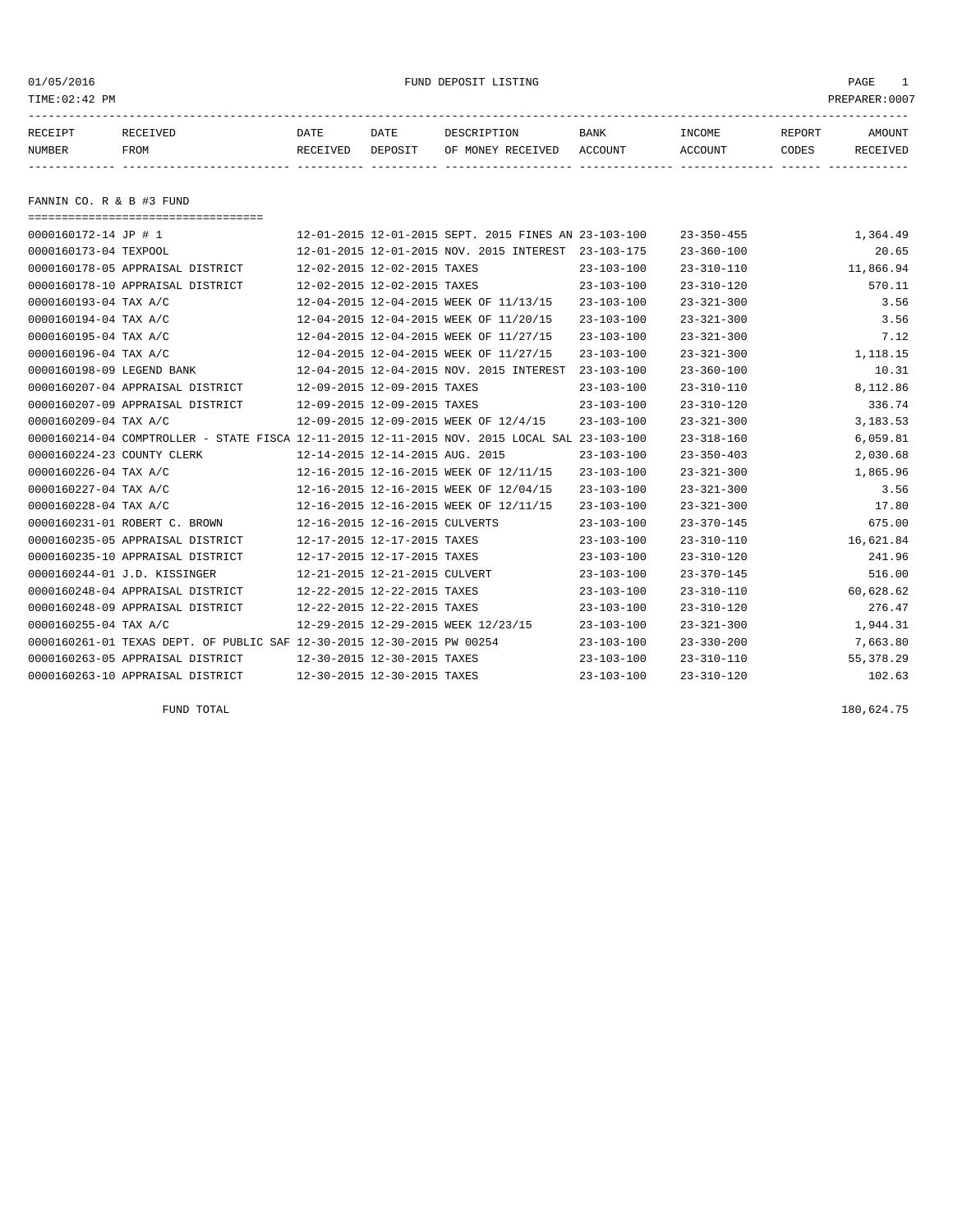| TIME: 02:42 PM            |                                                                       |                             |                             |                                                      |                  |                  |        | PREPARER: 0007 |
|---------------------------|-----------------------------------------------------------------------|-----------------------------|-----------------------------|------------------------------------------------------|------------------|------------------|--------|----------------|
| RECEIPT                   | RECEIVED                                                              | DATE                        | DATE                        | DESCRIPTION                                          | <b>BANK</b>      | INCOME           | REPORT | AMOUNT         |
| NUMBER                    | FROM                                                                  | RECEIVED                    | DEPOSIT                     | OF MONEY RECEIVED                                    | ACCOUNT          | ACCOUNT          | CODES  | RECEIVED       |
|                           |                                                                       |                             |                             |                                                      |                  |                  |        |                |
| FANNIN CO. R & B #4 FUND  |                                                                       |                             |                             |                                                      |                  |                  |        |                |
|                           |                                                                       |                             |                             |                                                      |                  |                  |        |                |
| 0000160172-15 JP # 1      |                                                                       |                             |                             | 12-01-2015 12-01-2015 SEPT. 2015 FINES AN 24-103-100 |                  | $24 - 350 - 455$ |        | 722.50         |
| 0000160173-05 TEXPOOL     |                                                                       |                             |                             | 12-01-2015 12-01-2015 NOV. 2015 INTEREST 24-103-175  |                  | $24 - 360 - 100$ |        | 11.49          |
|                           | 0000160178-06 APPRAISAL DISTRICT                                      | 12-02-2015 12-02-2015 TAXES |                             |                                                      | $24 - 103 - 100$ | $24 - 310 - 110$ |        | 6,754.93       |
|                           | 0000160178-11 APPRAISAL DISTRICT                                      |                             | 12-02-2015 12-02-2015 TAXES |                                                      | $24 - 103 - 100$ | $24 - 310 - 120$ |        | 324.52         |
|                           | 0000160188-01 TEEL CONSTRUCTION COMPANY 12-04-2015 12-04-2015 CULVERT |                             |                             |                                                      | $24 - 103 - 100$ | $24 - 370 - 145$ |        | 125.00         |
| 0000160193-05 TAX A/C     |                                                                       |                             |                             | 12-04-2015 12-04-2015 WEEK OF 11/13/15               | $24 - 103 - 100$ | $24 - 321 - 300$ |        | 2.03           |
| 0000160194-05 TAX A/C     |                                                                       |                             |                             | 12-04-2015 12-04-2015 WEEK OF 11/20/15               | $24 - 103 - 100$ | $24 - 321 - 300$ |        | 2.03           |
| 0000160195-05 TAX A/C     |                                                                       |                             |                             | 12-04-2015 12-04-2015 WEEK OF 11/27/15               | 24-103-100       | $24 - 321 - 300$ |        | 4.05           |
| 0000160196-05 TAX A/C     |                                                                       |                             |                             | 12-04-2015 12-04-2015 WEEK OF 11/27/15               | 24-103-100       | $24 - 321 - 300$ |        | 636.48         |
| 0000160198-10 LEGEND BANK |                                                                       |                             |                             | 12-04-2015 12-04-2015 NOV. 2015 INTEREST             | $24 - 103 - 100$ | $24 - 360 - 100$ |        | 4.30           |

0000160207-05 APPRAISAL DISTRICT 12-09-2015 12-09-2015 TAXES 24-103-100 24-310-110 4,618.02 0000160207-10 APPRAISAL DISTRICT 12-09-2015 12-09-2015 TAXES 24-103-100 24-310-120 191.68 0000160209-05 TAX A/C 12-09-2015 12-09-2015 WEEK OF 12/4/15 24-103-100 24-321-300 1,812.14 0000160214-05 COMPTROLLER - STATE FISCA 12-11-2015 12-11-2015 NOV. 2015 LOCAL SAL 24-103-100 24-318-160 3,449.38 0000160224-24 COUNTY CLERK 12-14-2015 12-14-2015 AUG. 2015 24-103-100 24-350-403 1,075.24 0000160226-05 TAX A/C 12-16-2015 12-16-2015 WEEK OF 12/11/15 24-103-100 24-321-300 1,062.15 0000160227-05 TAX A/C 12-16-2015 12-16-2015 WEEK OF 12/04/15 24-103-100 24-321-300 2.03 0000160228-05 TAX A/C 12-16-2015 12-16-2015 WEEK OF 12/11/15 24-103-100 24-321-300 10.14 0000160235-06 APPRAISAL DISTRICT 12-17-2015 12-17-2015 TAXES 24-103-100 24-310-110 9,461.52 0000160235-11 APPRAISAL DISTRICT 12-17-2015 12-17-2015 TAXES 24-103-100 24-310-120 137.72 0000160245-01 ALLEN K. CLARK 12-21-2015 12-21-2015 6 FT. OF TIN HORN 24-103-100 24-370-145 37.50 0000160248-05 APPRAISAL DISTRICT 12-22-2015 12-22-2015 TAXES 24-103-100 24-310-110 34,511.15 0000160248-10 APPRAISAL DISTRICT 12-22-2015 12-22-2015 TAXES 24-103-100 24-310-120 157.38 0000160255-05 TAX A/C 12-29-2015 12-29-2015 WEEK 12/23/15 24-103-100 24-321-300 1,106.74 0000160262-01 TEXAS DEPT. OF PUBLIC SAF 12-30-2015 12-30-2015 PW 00371 24-103-100 24-330-200 27,074.80 0000160263-06 APPRAISAL DISTRICT 12-30-2015 12-30-2015 TAXES 24-103-100 24-310-110 31,522.55 0000160263-11 APPRAISAL DISTRICT 12-30-2015 12-30-2015 TAXES 24-103-100 24-310-120 58.41

FUND TOTAL 124,875.88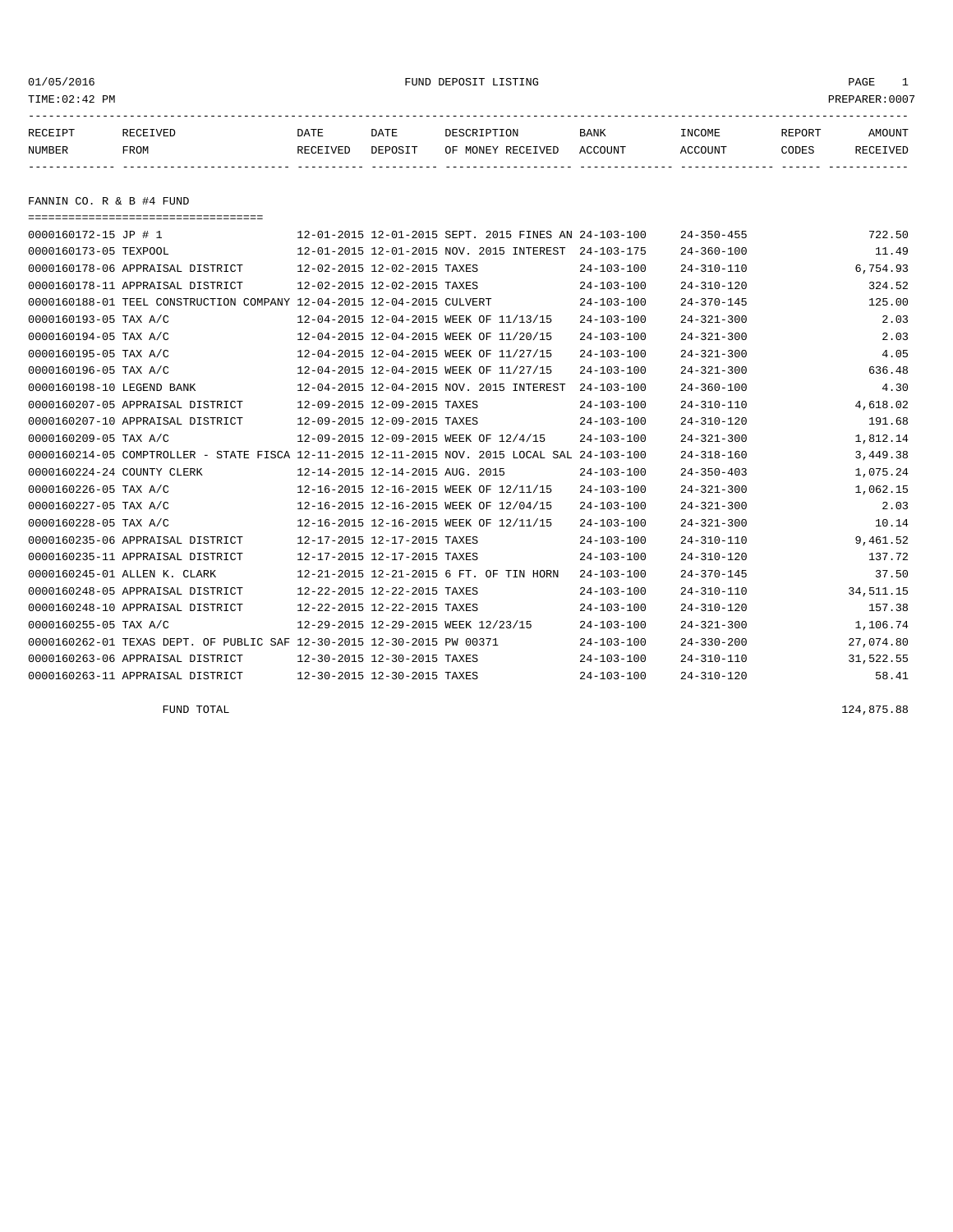TIME:02:42 PM PREPARER:0007

| RECEIPT                   | RECEIVED | DATE     | DATE    | DESCRIPTION       | <b>BANK</b> | INCOME  | REPORT | AMOUNT   |
|---------------------------|----------|----------|---------|-------------------|-------------|---------|--------|----------|
| NUMBER                    | FROM     | RECEIVED | DEPOSIT | OF MONEY RECEIVED | ACCOUNT     | ACCOUNT | CODES  | RECEIVED |
|                           |          |          |         |                   |             |         |        |          |
|                           |          |          |         |                   |             |         |        |          |
| J.P.#1 JUST.CT.TECHNOLOGY |          |          |         |                   |             |         |        |          |

| 0000160172-11 JP # 1      | 12-01-2015 12-01-2015 SEPT. 2015 FINES AN 26-103-100 | $26 - 370 - 455$ | 270.42 |
|---------------------------|------------------------------------------------------|------------------|--------|
| 0000160198-11 LEGEND BANK | 12-04-2015 12-04-2015 NOV. 2015 INTEREST 26-103-100  | $26 - 360 - 100$ | 2.94   |

FUND TOTAL 273.36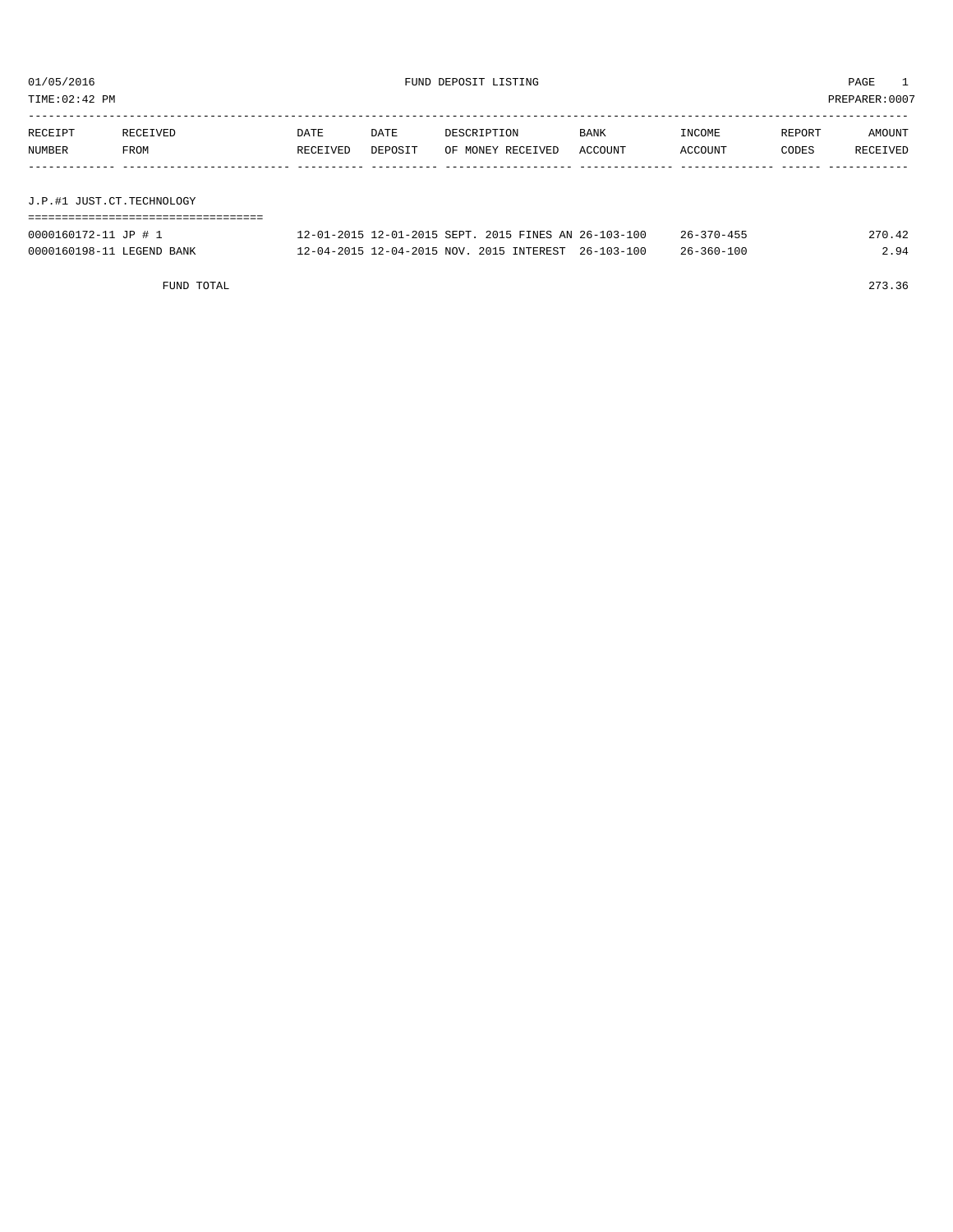| TIME: 02:42 PM            |          |          |         |             |                                                     |         |                  |        | PREPARER:0007 |
|---------------------------|----------|----------|---------|-------------|-----------------------------------------------------|---------|------------------|--------|---------------|
|                           |          |          |         |             |                                                     |         |                  |        |               |
| RECEIPT                   | RECEIVED | DATE     | DATE    | DESCRIPTION |                                                     | BANK    | INCOME           | REPORT | AMOUNT        |
| NUMBER                    | FROM     | RECEIVED | DEPOSIT |             | OF MONEY RECEIVED                                   | ACCOUNT | ACCOUNT          | CODES  | RECEIVED      |
|                           |          |          |         |             |                                                     |         |                  |        |               |
|                           |          |          |         |             |                                                     |         |                  |        |               |
| J.P.#2 JUST.CT.TECHNOLOGY |          |          |         |             |                                                     |         |                  |        |               |
|                           |          |          |         |             |                                                     |         |                  |        |               |
| 0000160198-12 LEGEND BANK |          |          |         |             | 12-04-2015 12-04-2015 NOV. 2015 INTEREST 27-103-100 |         | $27 - 360 - 100$ |        | 0.57          |

FUND TOTAL  $0.57$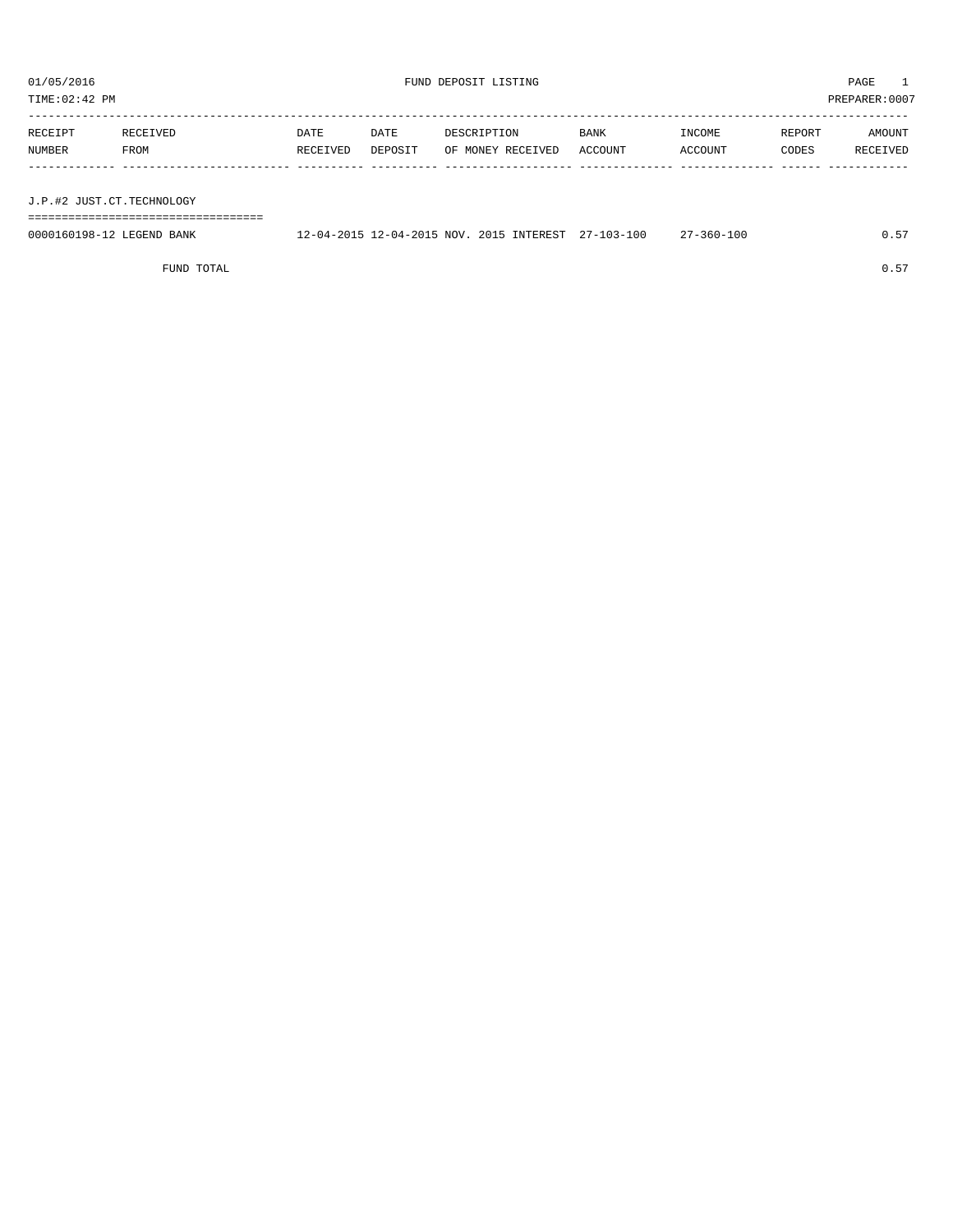| TIME:02:42 PM             |          |          |         |             |                                                     |             |                  |        | PREPARER:0007 |
|---------------------------|----------|----------|---------|-------------|-----------------------------------------------------|-------------|------------------|--------|---------------|
|                           |          |          |         |             |                                                     |             |                  |        |               |
| RECEIPT                   | RECEIVED | DATE     | DATE    | DESCRIPTION |                                                     | <b>BANK</b> | INCOME           | REPORT | AMOUNT        |
| NUMBER                    | FROM     | RECEIVED | DEPOSIT |             | OF MONEY RECEIVED                                   | ACCOUNT     | ACCOUNT          | CODES  | RECEIVED      |
|                           |          |          |         |             |                                                     |             |                  |        |               |
|                           |          |          |         |             |                                                     |             |                  |        |               |
| J.P.#3 JUST.CT.TECHNOLOGY |          |          |         |             |                                                     |             |                  |        |               |
|                           |          |          |         |             |                                                     |             |                  |        |               |
| 0000160198-13 LEGEND BANK |          |          |         |             | 12-04-2015 12-04-2015 NOV. 2015 INTEREST 28-103-100 |             | $28 - 360 - 100$ |        | 0.27          |
|                           |          |          |         |             |                                                     |             |                  |        |               |

FUND TOTAL  $0.27$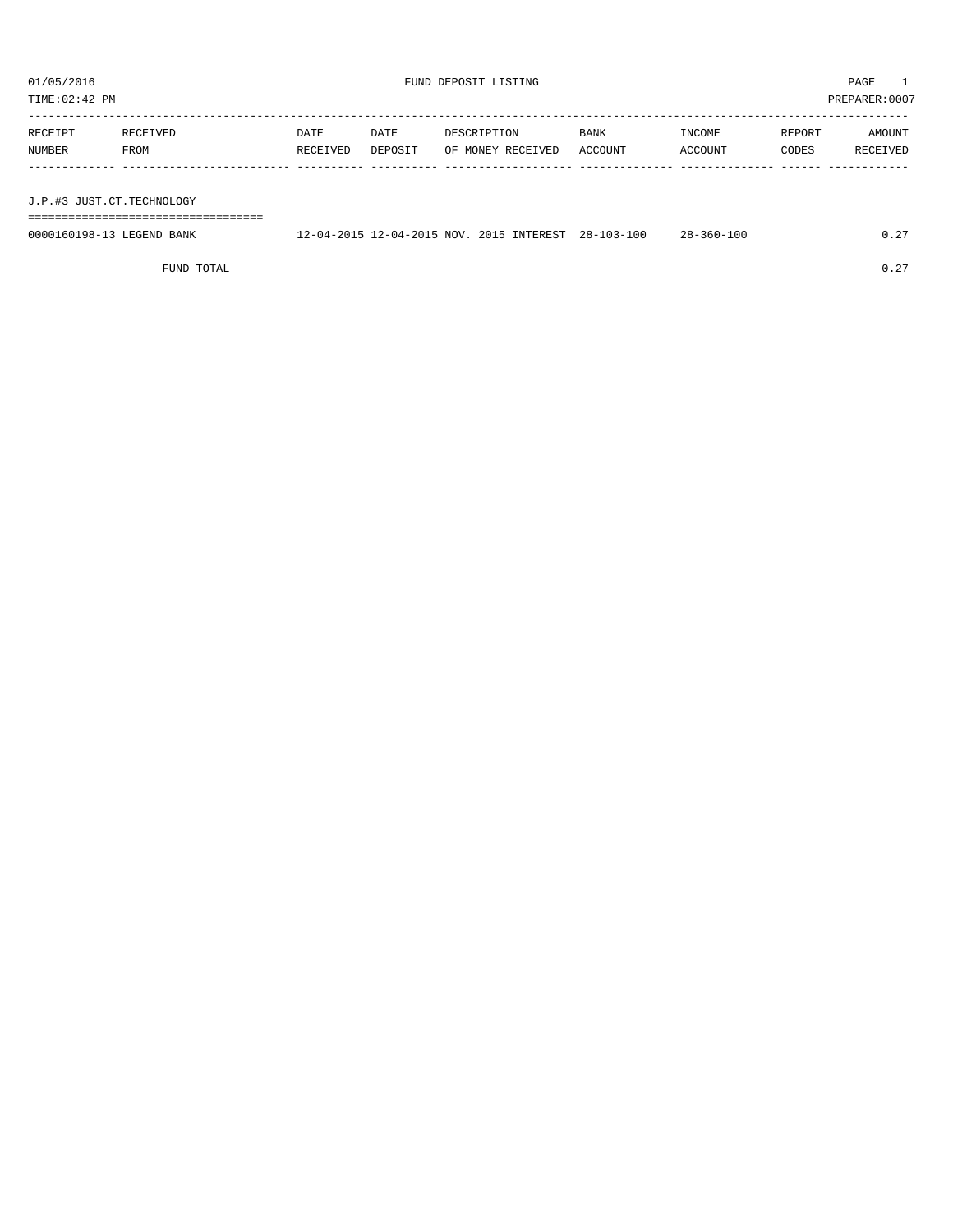TIME:02:42 PM PREPARER:0007

| RECEIPT | RECEIVED | <b>DATE</b> | DATE    | DESCRIPTION       | <b>BANK</b> | INCOME  | REPORT | AMOUNT   |
|---------|----------|-------------|---------|-------------------|-------------|---------|--------|----------|
| NUMBER  | FROM     | RECEIVED    | DEPOSIT | OF MONEY RECEIVED | ACCOUNT     | ACCOUNT | CODES  | RECEIVED |
|         |          |             |         |                   |             |         |        |          |
|         |          |             |         |                   |             |         |        |          |

DISTRICT CT.RECORDS ARCHIVE

===================================

| 0000160198-14 LEGEND BANK | 12-04-2015 12-04-2015 NOV, 2015 INTEREST 34-103-100 |  | $34 - 360 - 100$ | 1.08 |
|---------------------------|-----------------------------------------------------|--|------------------|------|
|                           |                                                     |  |                  |      |

FUND TOTAL  $1.08$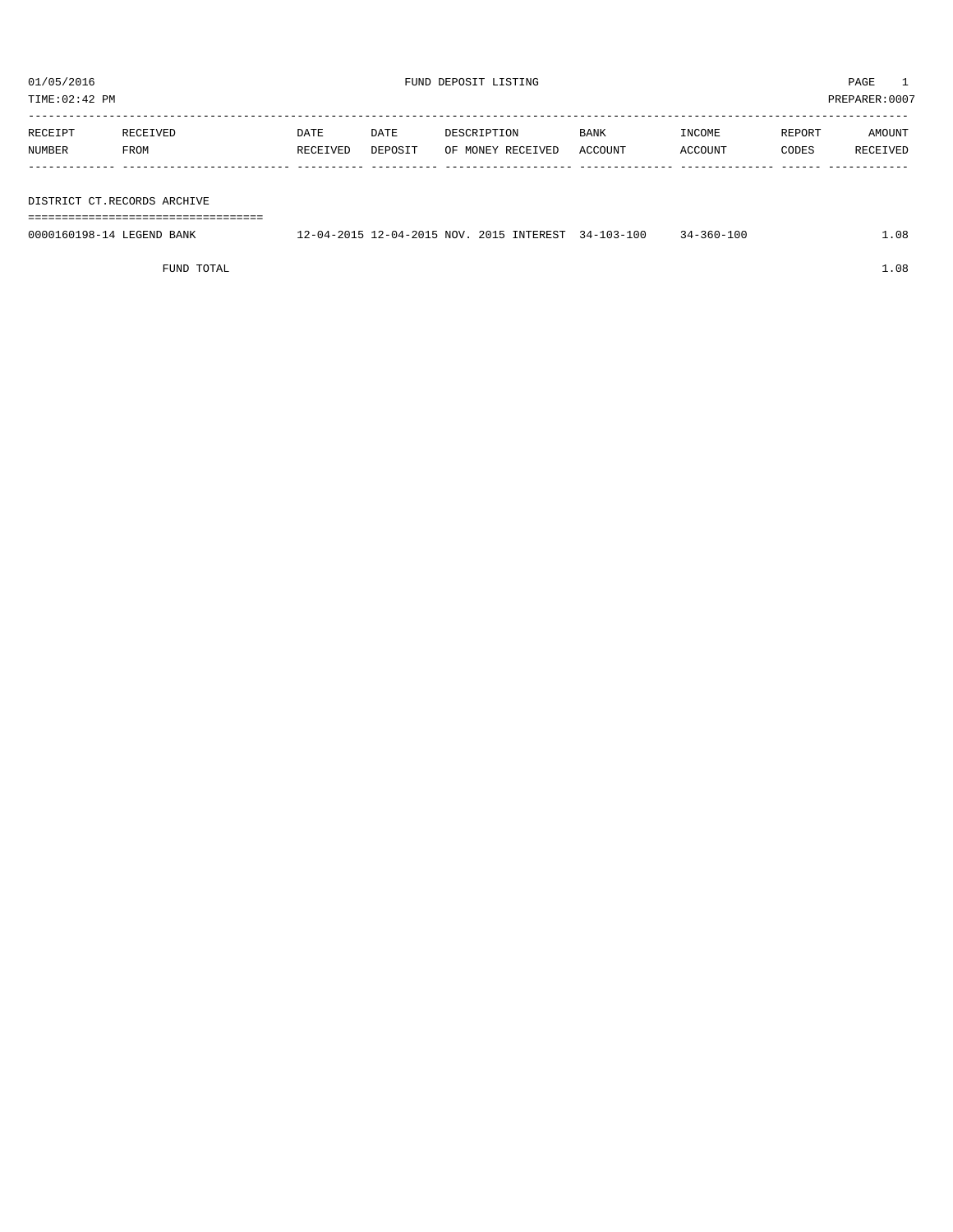TIME:02:42 PM PREPARER:0007

| RECEIPT          | RECEIVED | DATE     | DATE    | DESCRIPTION       | <b>BANK</b> | INCOME  | REPORT | AMOUNT   |
|------------------|----------|----------|---------|-------------------|-------------|---------|--------|----------|
| <b>NUMBER</b>    | FROM     | RECEIVED | DEPOSIT | OF MONEY RECEIVED | ACCOUNT     | ACCOUNT | CODES  | RECEIVED |
|                  |          |          |         |                   |             |         |        |          |
|                  |          |          |         |                   |             |         |        |          |
| LAW LIBRARY FUND |          |          |         |                   |             |         |        |          |

| 0000160198-15 LEGEND BANK  | 12-04-2015 12-04-2015 NOV. 2015 INTEREST 35-103-100 |                  | $35 - 360 - 100$ |        |
|----------------------------|-----------------------------------------------------|------------------|------------------|--------|
| 0000160224-20 COUNTY CLERK | 12-14-2015 12-14-2015 AUG. 2015                     | $35 - 103 - 100$ | $35 - 340 - 403$ | 281.53 |

FUND TOTAL 288.66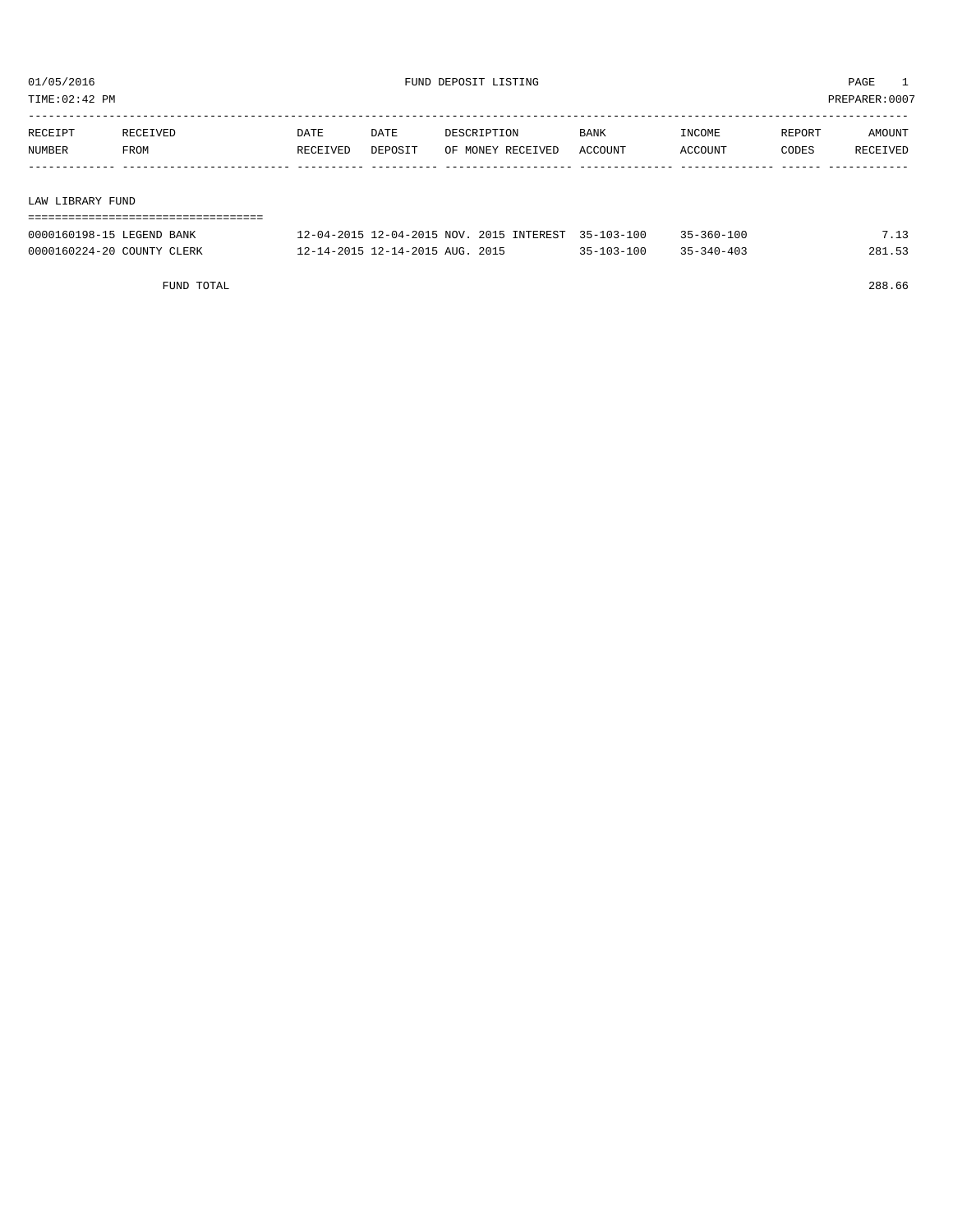01/05/2016 FUND DEPOSIT LISTING PAGE 1

| RECEIPT               | RECEIVED | DATE     | DATE    | DESCRIPTION       | BANK    | INCOME  | REPORT | AMOUNT   |
|-----------------------|----------|----------|---------|-------------------|---------|---------|--------|----------|
| NUMBER                | FROM     | RECEIVED | DEPOSIT | OF MONEY RECEIVED | ACCOUNT | ACCOUNT | CODES  | RECEIVED |
|                       |          |          |         |                   |         |         |        |          |
|                       |          |          |         |                   |         |         |        |          |
| D.A. FEE ACCOUNT FUND |          |          |         |                   |         |         |        |          |

| 0000160183-01 DISTRICT ATTORNEY TRUST | 12-02-2015 12-02-2015 CHECK FEES                     | $36 - 103 - 136$ | $36 - 340 - 475$ | 129.97 |
|---------------------------------------|------------------------------------------------------|------------------|------------------|--------|
| 0000160198-22 LEGEND BANK             | 12-04-2015 12-04-2015 NOV. 2015 INTEREST             | 36-103-136       | 36-360-100       | 0.05   |
| 0000160198-23 LEGEND BANK             | 12-04-2015 12-04-2015 NOV. 2015 INTEREST 36-103-236  |                  | $36 - 360 - 236$ | 0.05   |
| 0000160206-01 COUNTY CLERK            | 12-09-2015 12-09-2015 BLOOD DRAW- WENDELL 36-103-136 |                  | $36 - 370 - 130$ | 8.00   |
| $0000160213 - 01$ FANNIN COUNTY CSCD  | 12-11-2015 12-11-2015 BLOOD DRAWS                    | $36 - 103 - 136$ | $36 - 370 - 130$ | 62.50  |
|                                       |                                                      |                  |                  |        |

FUND TOTAL 200.57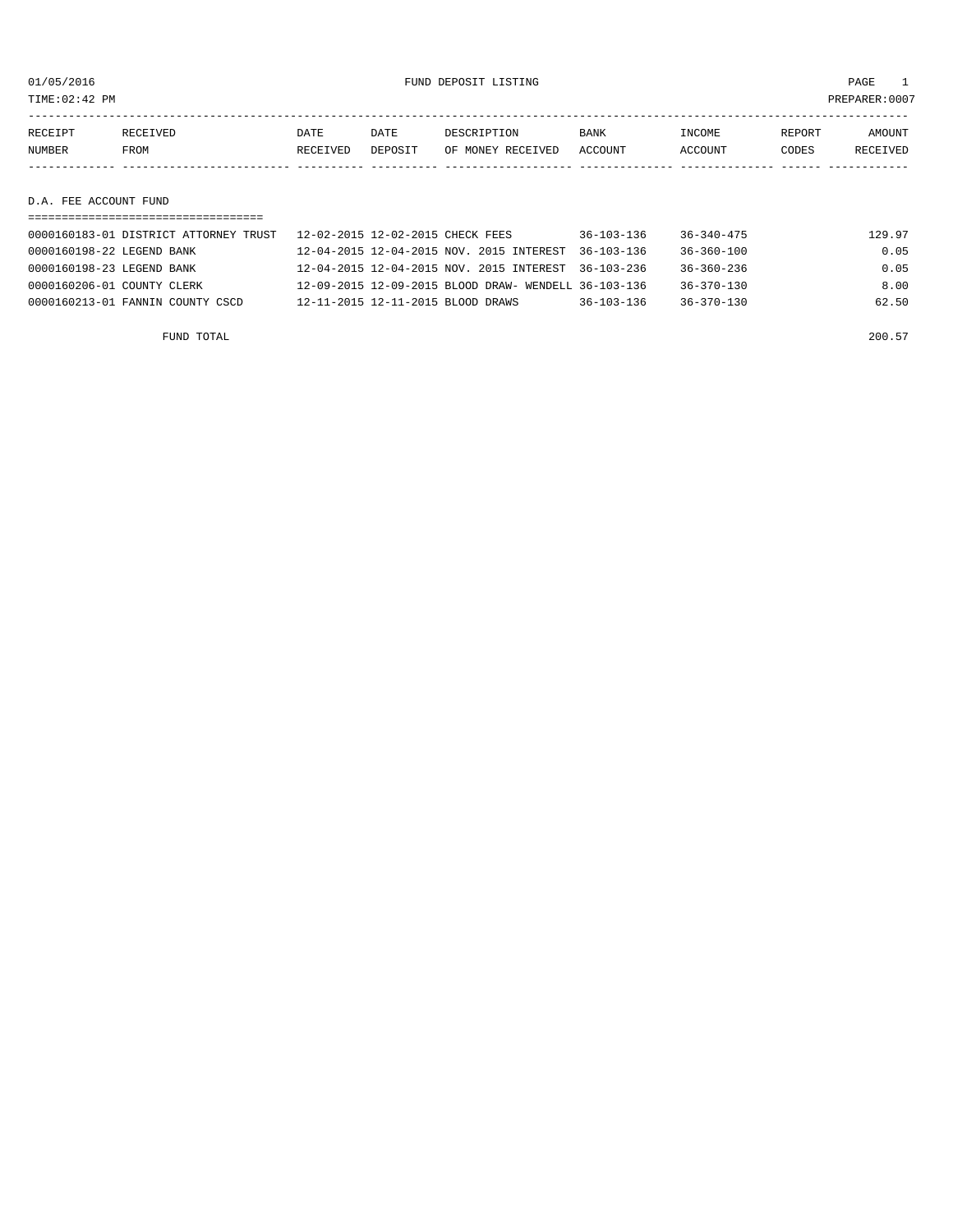| TIME:02:42 PM |          |          |         |                   |         |         |        | PREPARER:0007 |
|---------------|----------|----------|---------|-------------------|---------|---------|--------|---------------|
| RECEIPT       | RECEIVED | DATE     | DATE    | DESCRIPTION       | BANK    | INCOME  | REPORT | AMOUNT        |
| NUMBER        | FROM     | RECEIVED | DEPOSIT | OF MONEY RECEIVED | ACCOUNT | ACCOUNT | CODES  | RECEIVED      |
| AOMMINYENNIYN |          |          |         |                   |         |         |        |               |

CONTRABAND SEIZURE

===================================

| 0000160198-24 LEGEND BANK | 12-04-2015 12-04-2015 NOV. 2015 INTEREST 37-103-137 |  | $37 - 360 - 100$ | 0.05 |
|---------------------------|-----------------------------------------------------|--|------------------|------|
|                           |                                                     |  |                  |      |

FUND TOTAL 0.05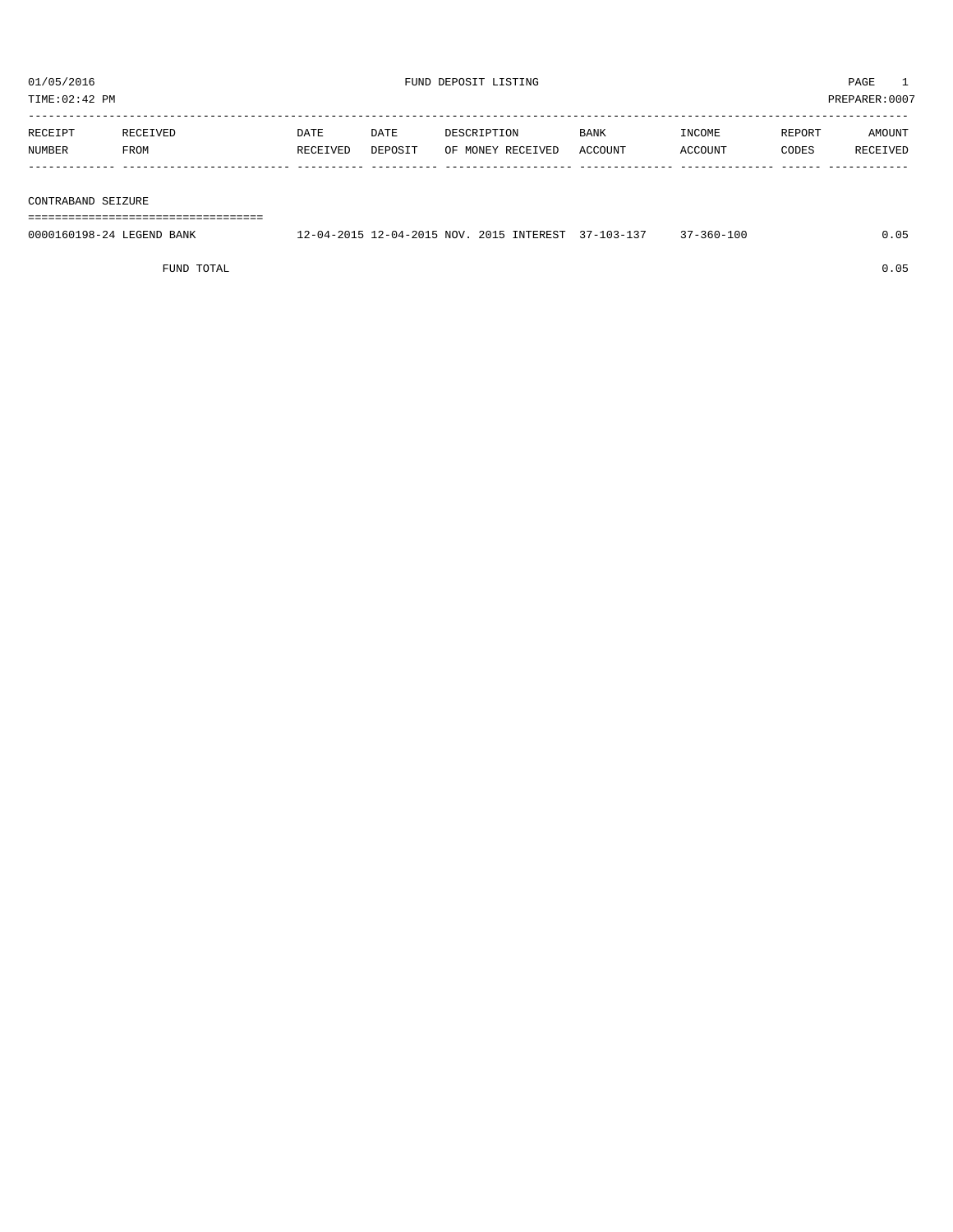TIME:02:42 PM PREPARER:0007

| RECEIPT       | RECEIVED | DATE     | DATE    | DESCRIPTION       | BANK    | INCOME  | REPORT | AMOUNT   |
|---------------|----------|----------|---------|-------------------|---------|---------|--------|----------|
| <b>NUMBER</b> | FROM     | RECEIVED | DEPOSIT | OF MONEY RECEIVED | ACCOUNT | ACCOUNT | CODES  | RECEIVED |
|               |          |          |         |                   |         |         |        |          |
|               |          |          |         |                   |         |         |        |          |

IHC CO-OP GIN

| =================================== |                                                     |  |                  |      |
|-------------------------------------|-----------------------------------------------------|--|------------------|------|
| 0000160173-06 TEXPOOL               | 12-01-2015 12-01-2015 NOV. 2015 INTEREST 38-103-175 |  | $38 - 360 - 100$ | 1.69 |
| 0000160198-16 LEGEND BANK           | 12-04-2015 12-04-2015 NOV. 2015 INTEREST 38-103-100 |  | $38 - 360 - 100$ | 0.03 |

FUND TOTAL 1.72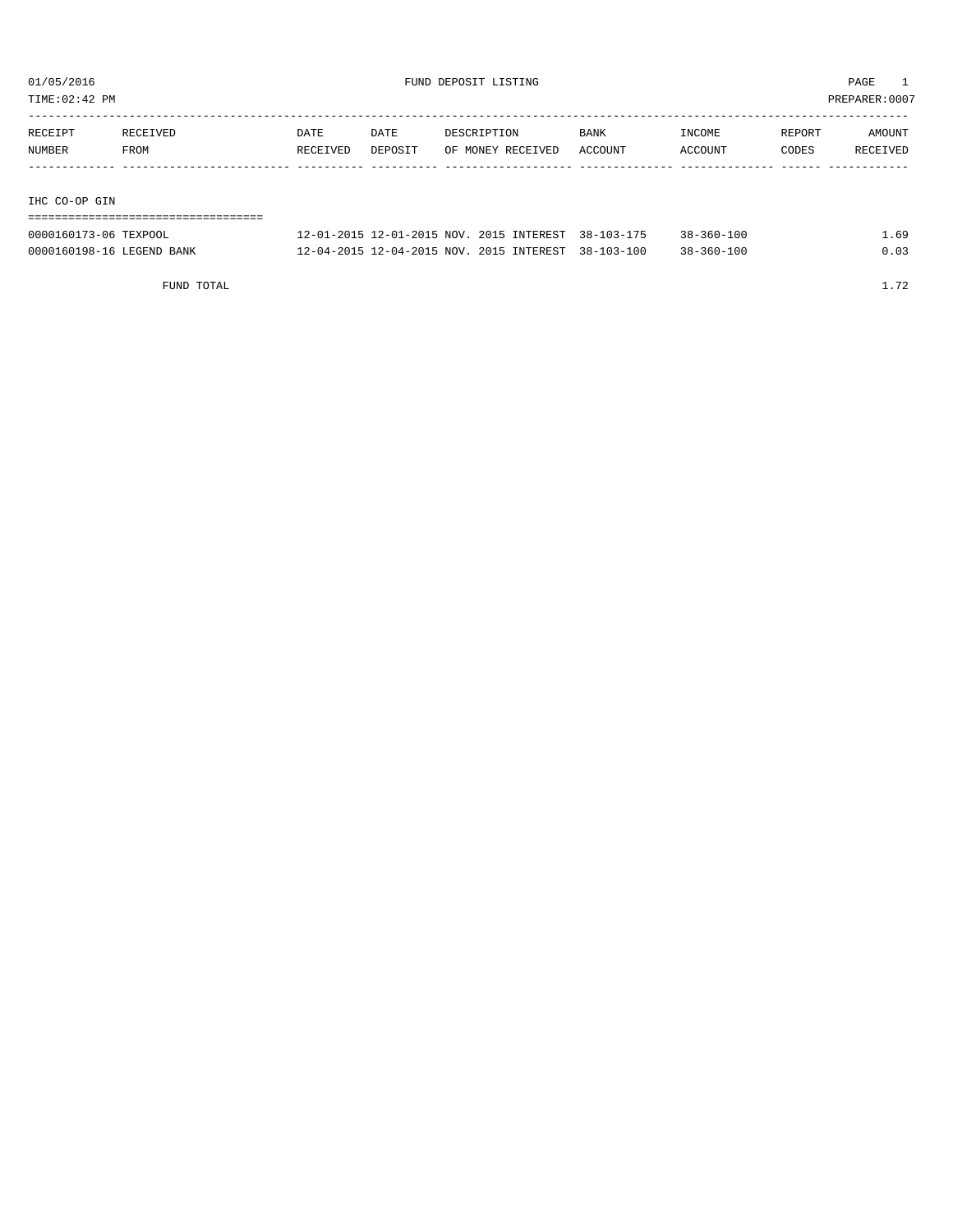TIME:02:42 PM PREPARER:0007

| RECEIPT               | RECEIVED | DATE     | DATE    | DESCRIPTION       | <b>BANK</b>                                         | INCOME           | REPORT | AMOUNT   |
|-----------------------|----------|----------|---------|-------------------|-----------------------------------------------------|------------------|--------|----------|
| NUMBER                | FROM     | RECEIVED | DEPOSIT | OF MONEY RECEIVED | ACCOUNT                                             | ACCOUNT          | CODES  | RECEIVED |
|                       |          |          |         |                   |                                                     |                  |        |          |
|                       |          |          |         |                   |                                                     |                  |        |          |
| IHC B.R. COOPER       |          |          |         |                   |                                                     |                  |        |          |
|                       |          |          |         |                   |                                                     |                  |        |          |
| 0000160173-07 TEXPOOL |          |          |         |                   | 12-01-2015 12-01-2015 NOV. 2015 INTEREST 39-103-175 | $39 - 360 - 100$ |        | 0.60     |

| .<br>-------                                 | --- -- ---       |                        |                         |                  | ----------             | . |
|----------------------------------------------|------------------|------------------------|-------------------------|------------------|------------------------|---|
| 0000160<br><b>BANK</b><br>LFCFND<br>°≤∩198–⊥ | つ_ ∩ ⊿ _ つ ∩ 1 Ҕ | $2 - 04 - 2015$<br>NOV | <b>TNTEREST</b><br>2015 | $39 - 103 - 100$ | -360-100<br>2 Q _<br>. |   |
|                                              |                  |                        |                         |                  |                        |   |

FUND TOTAL  $0.91$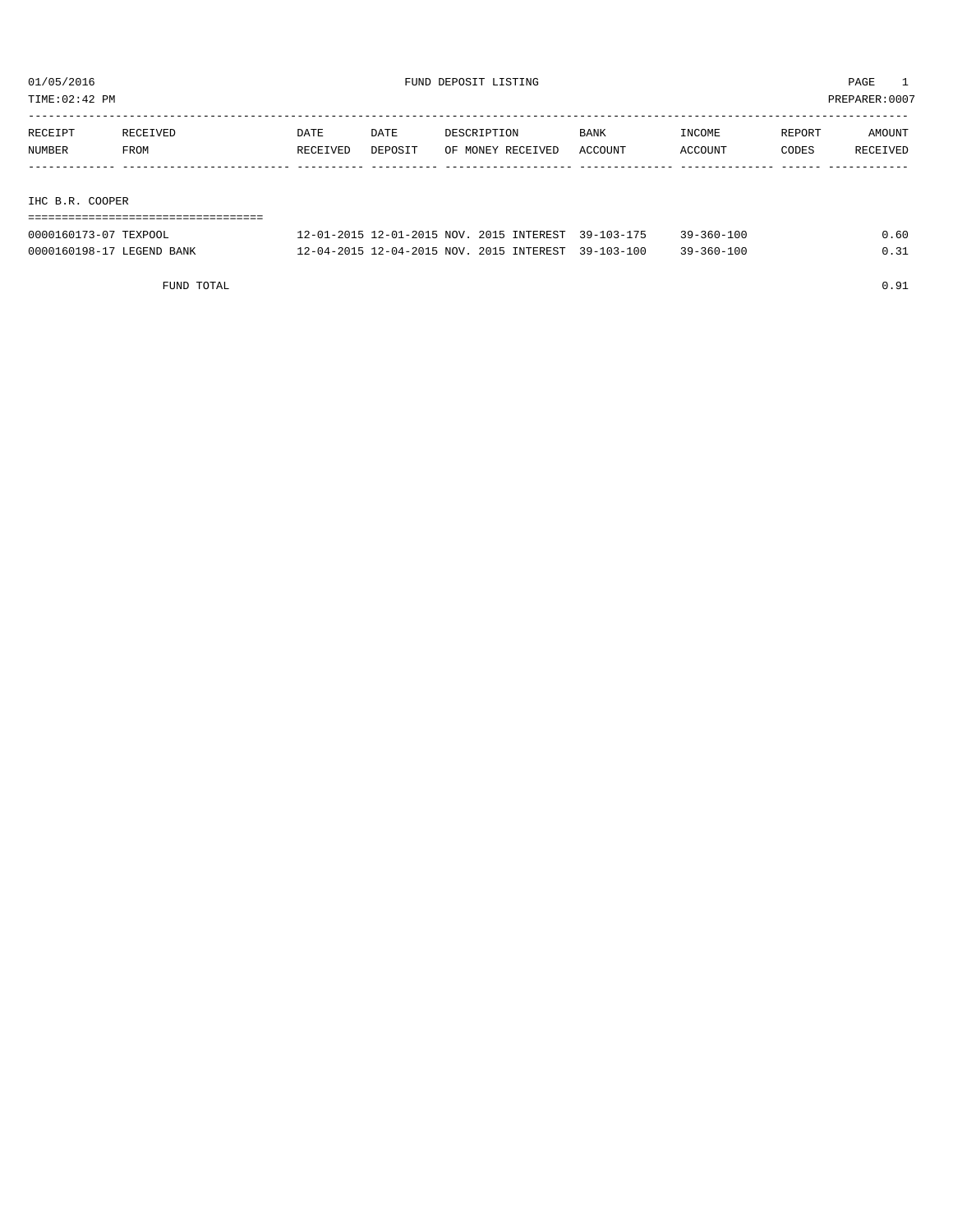TIME:02:42 PM PREPARER:0007

| RECEIPT | RECEIVED                        | DATE     | DATE    | DESCRIPTION       | BANK    | INCOME  | REPORT | <b>AMOUNT</b> |
|---------|---------------------------------|----------|---------|-------------------|---------|---------|--------|---------------|
| NUMBER  | FROM                            | RECEIVED | DEPOSIT | OF MONEY RECEIVED | ACCOUNT | ACCOUNT | CODES  | RECEIVED      |
|         |                                 |          |         |                   |         |         |        |               |
|         | SAFE ROOM REIMBURSEMENT PROGRAM |          |         |                   |         |         |        |               |

| ===========================                                                 |  |                  |                  |           |  |  |  |  |
|-----------------------------------------------------------------------------|--|------------------|------------------|-----------|--|--|--|--|
| 0000160257-01 TEXAS DEPT. OF PUBLIC SAF 12-30-2015 12-30-2015 18 SAFE ROOMS |  | $46 - 103 - 100$ | $46 - 330 - 475$ | 41,503.80 |  |  |  |  |
| 0000160257-02 TEXAS DEPT. OF PUBLIC SAF 12-30-2015 12-30-2015 18 SAFE ROOMS |  | $46 - 103 - 100$ | $46 - 330 - 476$ | 1,800.00  |  |  |  |  |

FUND TOTAL 43,303.80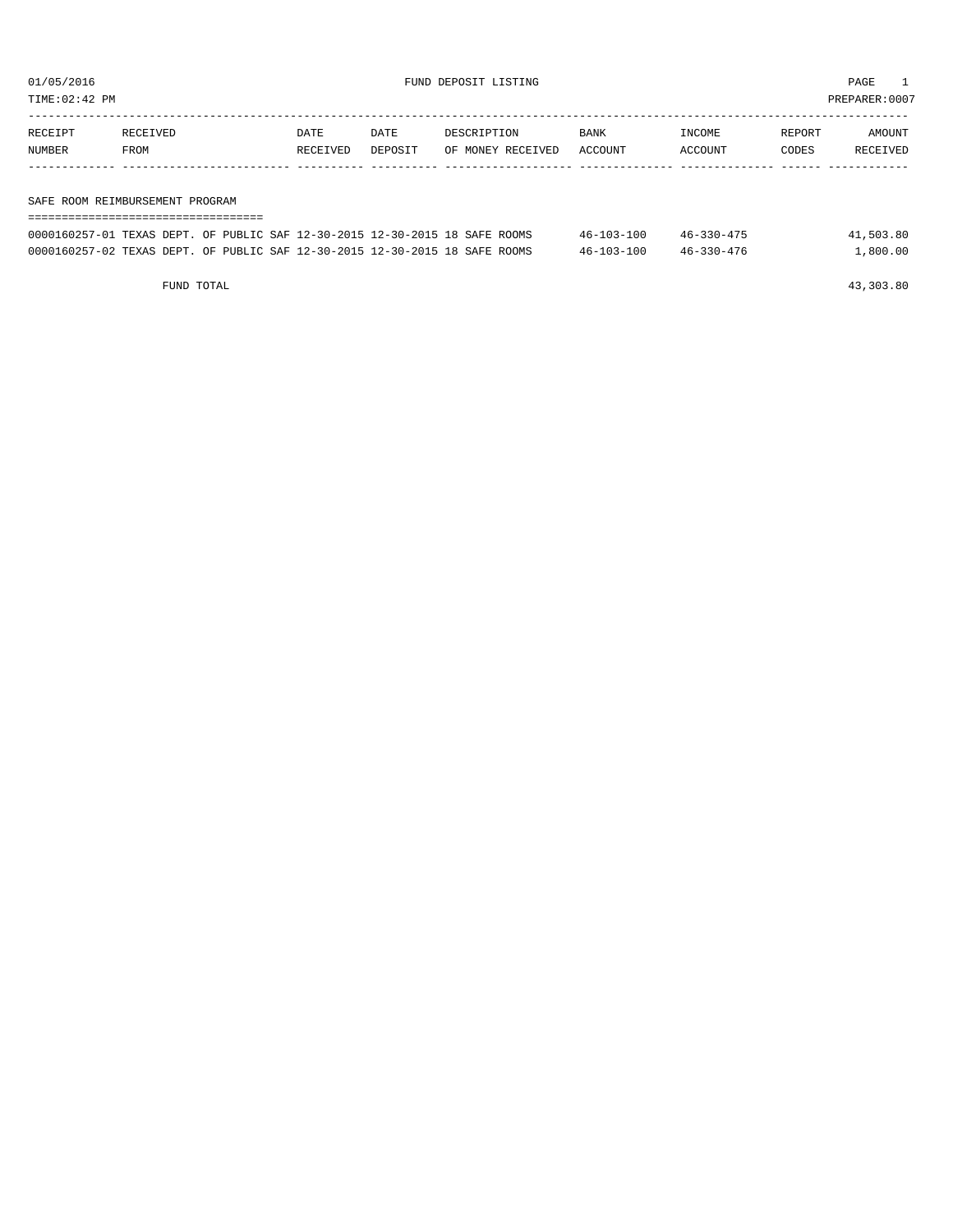TIME:02:42 PM PREPARER:0007

| RECEIPT       | RECEIVED | DATE     | DATE    | DESCRIPTION       | BANK    | INCOME  | REPORT | AMOUNT   |
|---------------|----------|----------|---------|-------------------|---------|---------|--------|----------|
| <b>NUMBER</b> | FROM     | RECEIVED | DEPOSIT | OF MONEY RECEIVED | ACCOUNT | ACCOUNT | CODES  | RECEIVED |
|               |          |          |         |                   |         |         |        |          |
|               |          |          |         |                   |         |         |        |          |

ELECTION EQUIPMENT FUND

===================================

| 0000160215-01 SAVOY ISD | 11-2015 12-11-2015 NOV. 3, 2015 EARLY | 48-103-100 | $48 - 340 - 484$ | 700.00 |
|-------------------------|---------------------------------------|------------|------------------|--------|
|                         |                                       |            |                  |        |

FUND TOTAL 700.00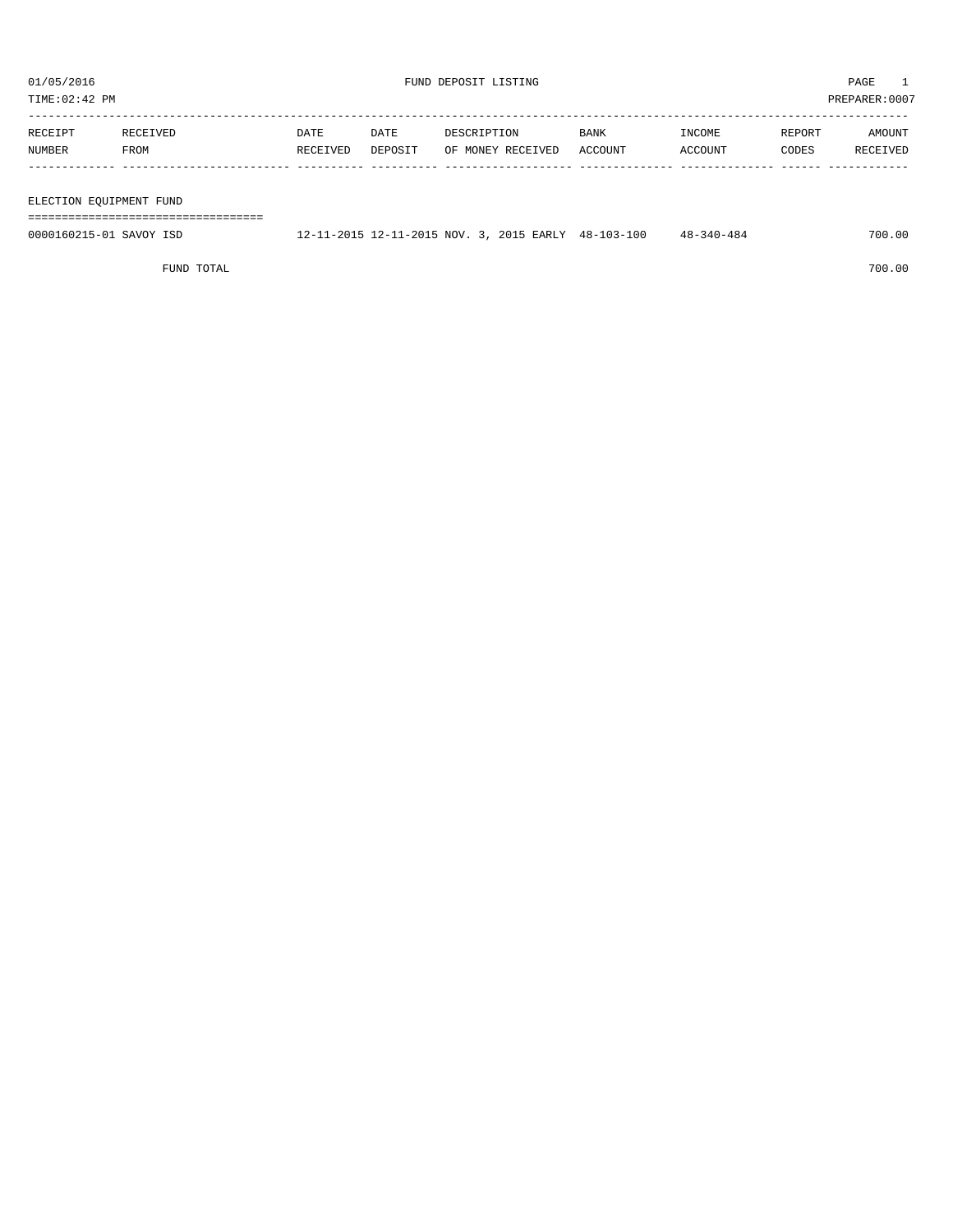| TIME: 02:42 PM<br>PREPARER:0007 |          |          |         |                   |         |         |        |          |
|---------------------------------|----------|----------|---------|-------------------|---------|---------|--------|----------|
| RECEIPT                         | RECEIVED | DATE     | DATE    | DESCRIPTION       | BANK    | INCOME  | REPORT | AMOUNT   |
|                                 |          |          |         |                   |         |         |        |          |
| NUMBER                          | FROM     | RECEIVED | DEPOSIT | OF MONEY RECEIVED | ACCOUNT | ACCOUNT | CODES  | RECEIVED |
|                                 |          |          |         |                   |         |         |        |          |
|                                 |          |          |         |                   |         |         |        |          |
|                                 |          |          |         |                   |         |         |        |          |
| CO.& DIST.COURT TECHNOLOGY      |          |          |         |                   |         |         |        |          |
|                                 |          |          |         |                   |         |         |        |          |

| -------------------------------<br>___<br>--------------------------------<br>___ |                 |                                                  |                                    |  |
|-----------------------------------------------------------------------------------|-----------------|--------------------------------------------------|------------------------------------|--|
| nnr<br>TINT.<br>LERK<br>$\overline{\phantom{a}}$                                  | ົ່າດາ "<br>TTC- | $\sim$ $\sim$ $\sim$ $\sim$ $\sim$ $\sim$ $\sim$ | $\sim$ $\sim$ $\sim$ $\sim$ $\sim$ |  |

FUND TOTAL 85.94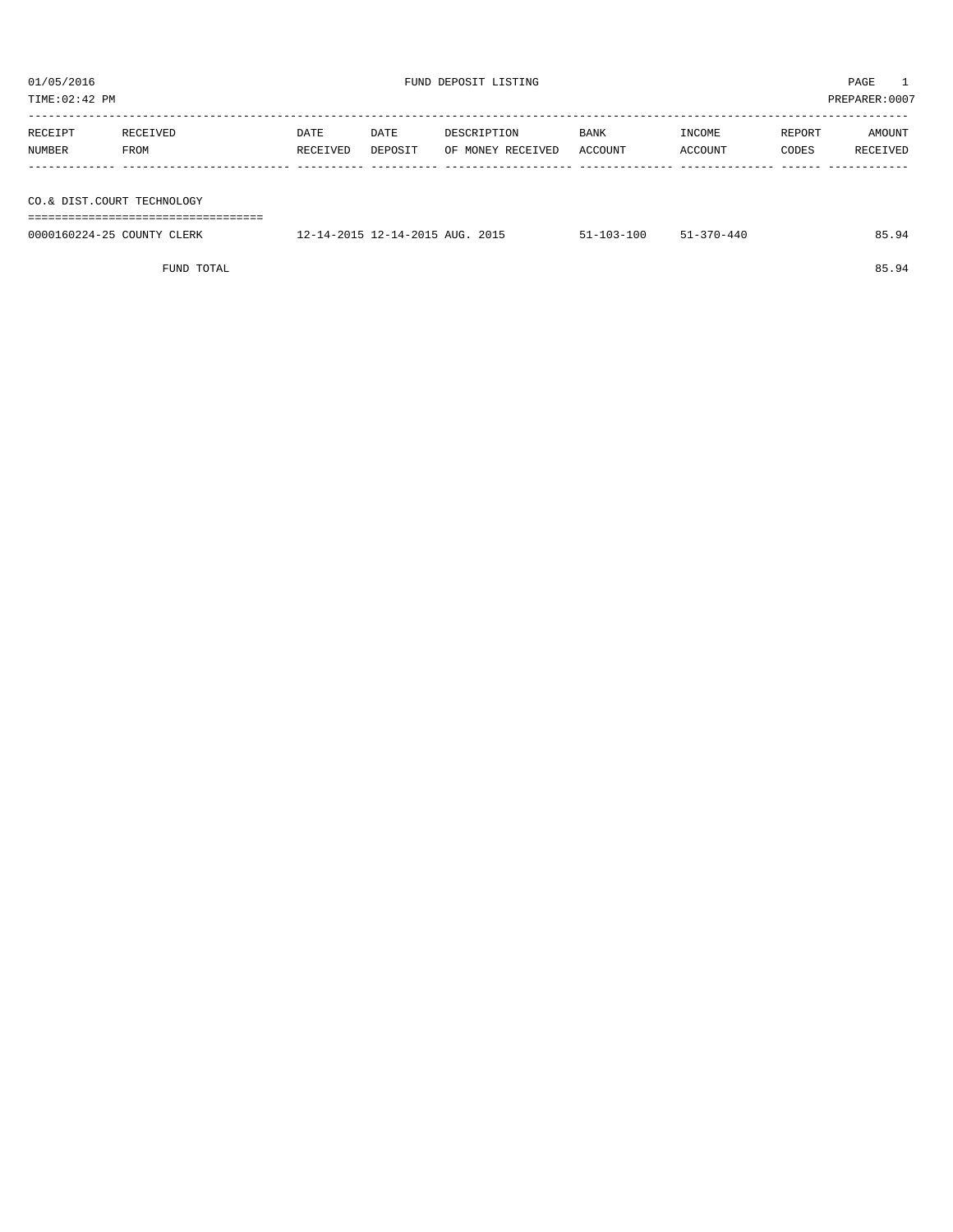| TIME:02:42 PM | PREPARER:0007              |          |         |                   |         |         |        |          |  |
|---------------|----------------------------|----------|---------|-------------------|---------|---------|--------|----------|--|
| RECEIPT       | RECEIVED                   | DATE     | DATE    | DESCRIPTION       | BANK    | INCOME  | REPORT | AMOUNT   |  |
| NUMBER        | FROM                       | RECEIVED | DEPOSIT | OF MONEY RECEIVED | ACCOUNT | ACCOUNT | CODES  | RECEIVED |  |
|               |                            |          |         |                   |         |         |        |          |  |
|               | COURT RECORDS PRESERVATION |          |         |                   |         |         |        |          |  |
|               |                            |          |         |                   |         |         |        |          |  |

| 0000160198-18 LEGEND BANK  | 12-04-2015 12-04-2015 NOV 2015 INTEREST 52-103-100 |            | $52 - 360 - 100$ | .86   |
|----------------------------|----------------------------------------------------|------------|------------------|-------|
| 0000160224-26 COUNTY CLERK | 12-14-2015 12-14-2015 AUG. 2015                    | 52-103-100 | 52-370-133       | 60.41 |

FUND TOTAL  $62.27$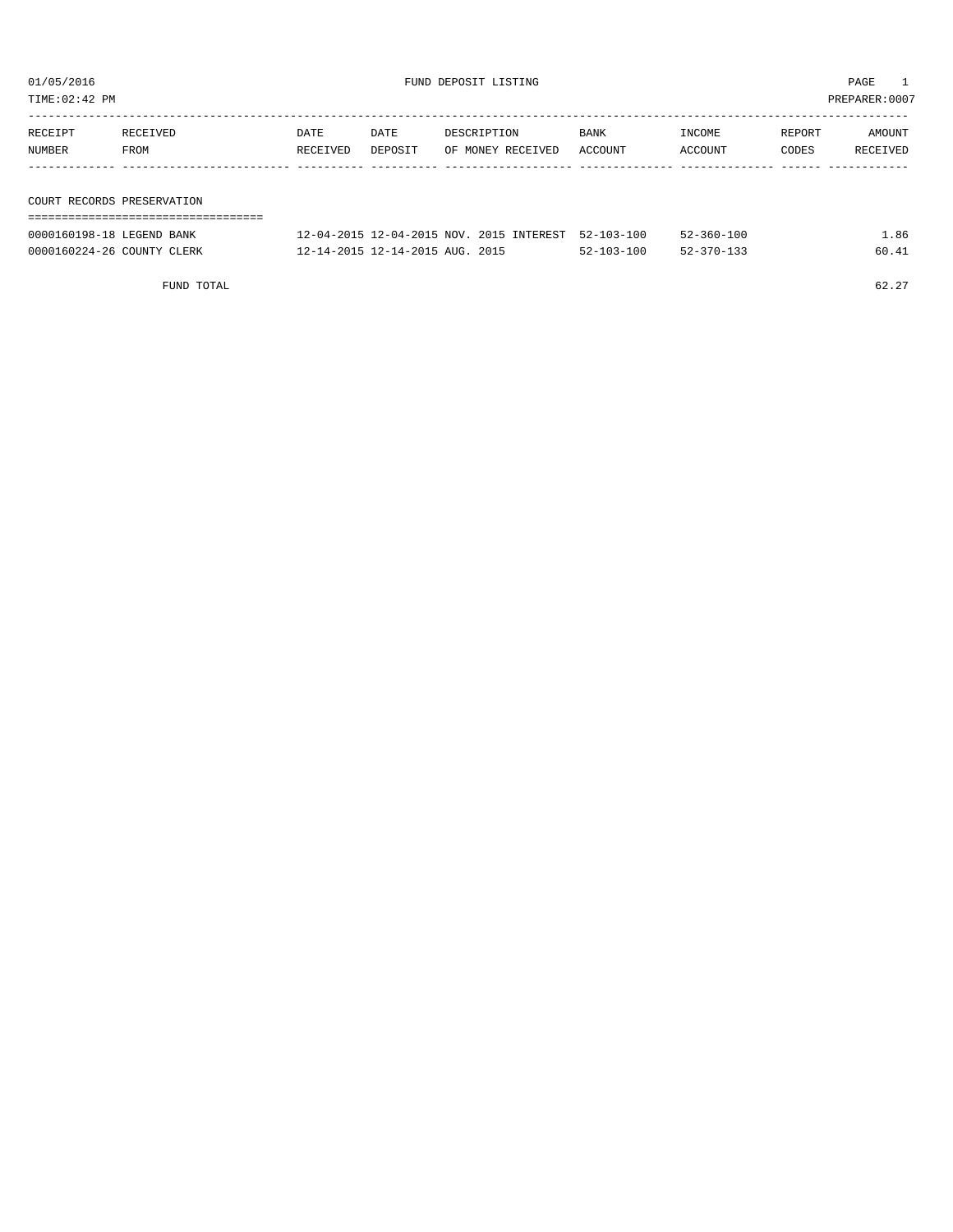| 01/05/2016<br>TIME: 02:42 PM |                  |                  | FUND DEPOSIT LISTING            |                                  | PAGE<br>PREPARER: 0007 |                   |                 |                    |
|------------------------------|------------------|------------------|---------------------------------|----------------------------------|------------------------|-------------------|-----------------|--------------------|
| RECEIPT<br>NUMBER            | RECEIVED<br>FROM | DATE<br>RECEIVED | DATE<br>DEPOSIT                 | DESCRIPTION<br>OF MONEY RECEIVED | BANK<br>ACCOUNT        | INCOME<br>ACCOUNT | REPORT<br>CODES | AMOUNT<br>RECEIVED |
| CO.CLERK RECORDS ARCHIVE     |                  |                  |                                 |                                  |                        |                   |                 |                    |
| 0000160224-27 COUNTY CLERK   |                  |                  | 12-14-2015 12-14-2015 AUG. 2015 |                                  | $53 - 103 - 100$       | $53 - 370 - 133$  |                 | 5,880.00           |

FUND TOTAL 5,880.00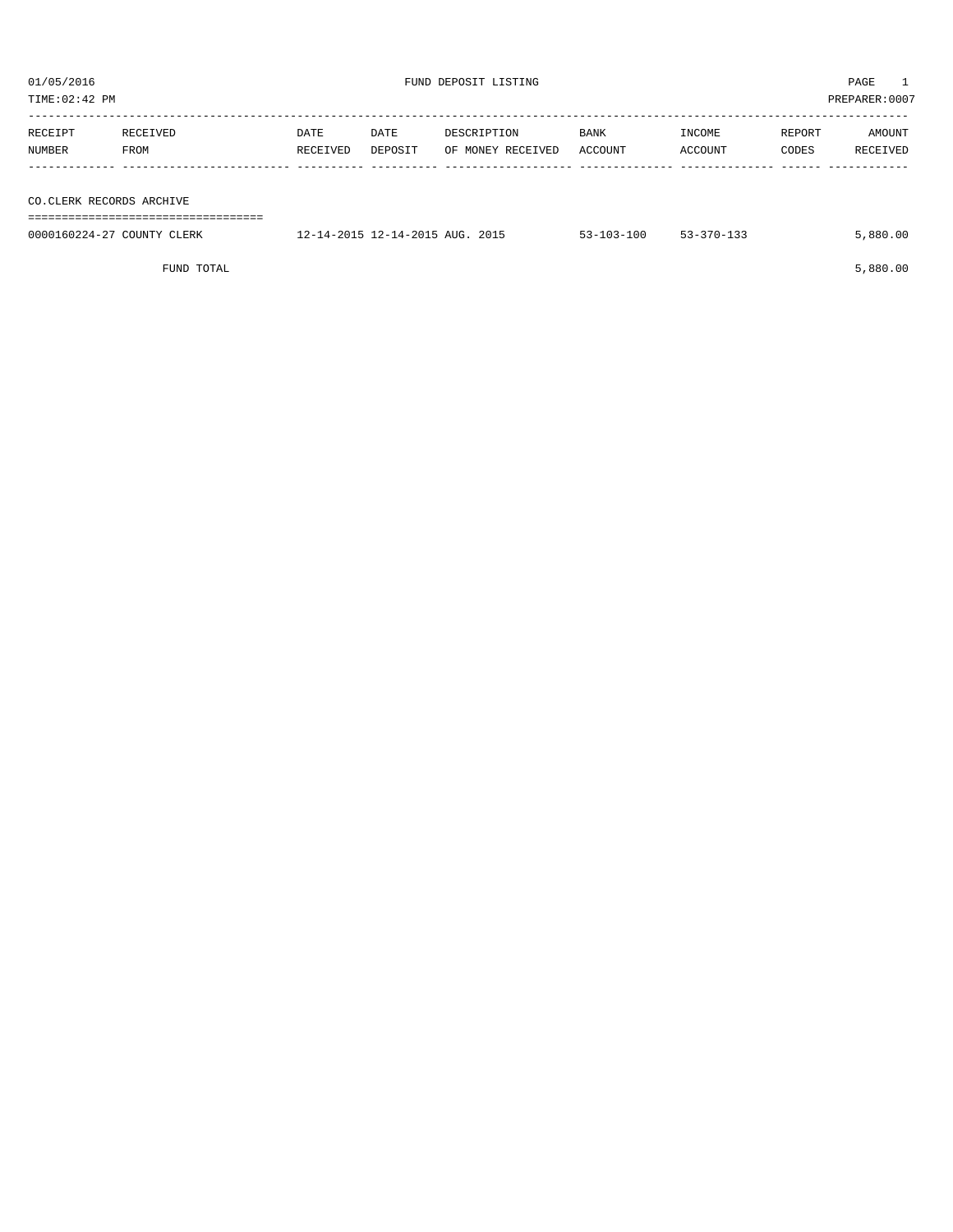TIME:02:42 PM PREPARER:0007

| RECEIPT | RECEIVED | DATE     | DATE    | DESCRIPTION       | BANK    | INCOME  | REPORT | AMOUNT   |
|---------|----------|----------|---------|-------------------|---------|---------|--------|----------|
| NUMBER  | FROM     | RECEIVED | DEPOSIT | OF MONEY RECEIVED | ACCOUNT | ACCOUNT | CODES  | RECEIVED |
|         |          |          |         |                   |         |         |        |          |
|         |          |          |         |                   |         |         |        |          |

F C SHERIFF FORFEITURE

===================================

| 0000160198-25<br><b>LEGEND</b> <sub>E</sub><br>BANK | . 2-04-2015 NOV<br>201 | INTEREST<br>2015 | 103-156<br>102<br>$56 - 1$<br>. | $56 - 360 - 100$ | $\sim$ |
|-----------------------------------------------------|------------------------|------------------|---------------------------------|------------------|--------|
|                                                     |                        |                  |                                 |                  |        |

FUND TOTAL 0.22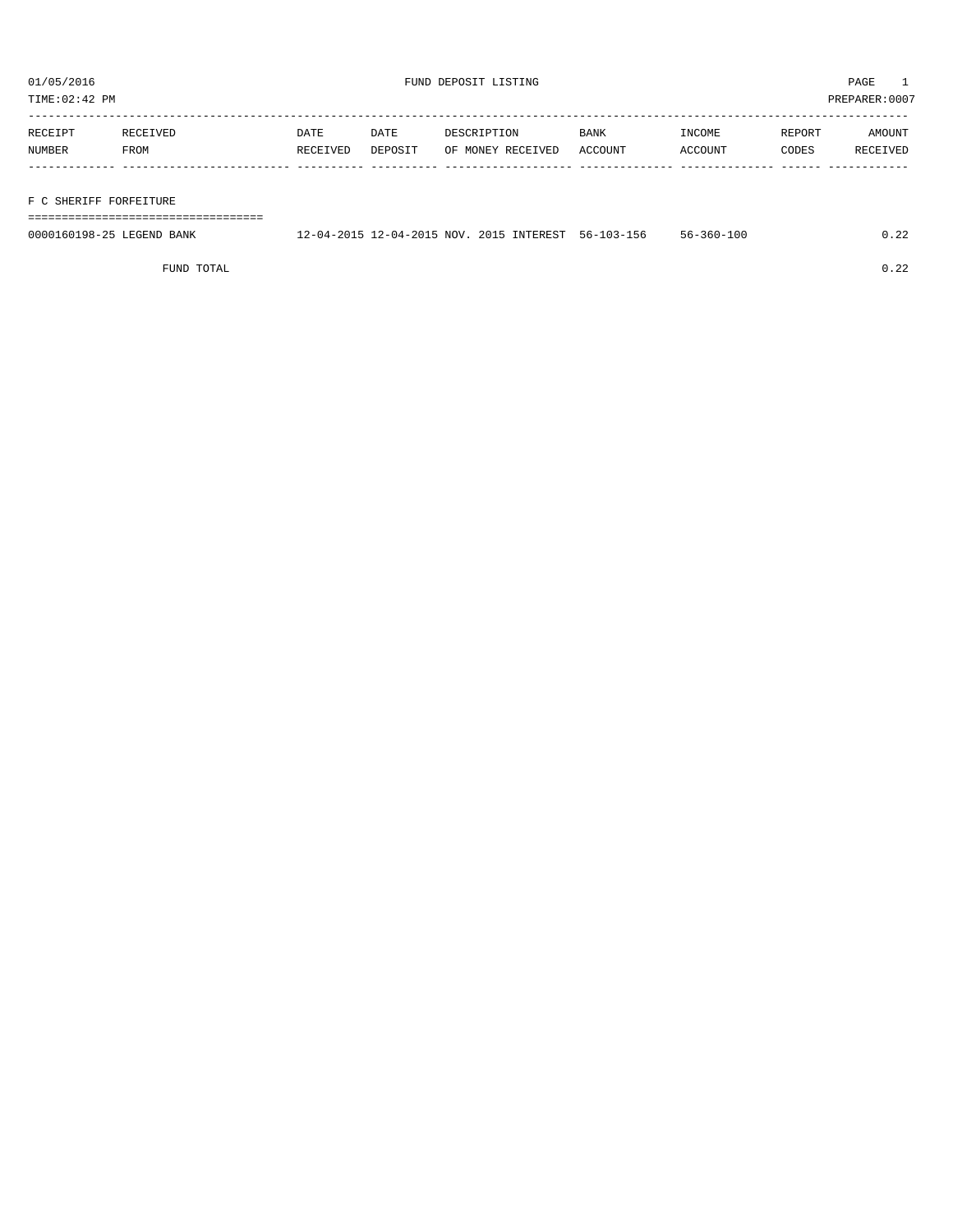TIME:02:42 PM PREPARER:0007

| RECEIPT            | RECEIVED | DATE     | DATE    | DESCRIPTION       | BANK    | INCOME  | REPORT | AMOUNT   |  |  |
|--------------------|----------|----------|---------|-------------------|---------|---------|--------|----------|--|--|
| NUMBER             | FROM     | RECEIVED | DEPOSIT | OF MONEY RECEIVED | ACCOUNT | ACCOUNT | CODES  | RECEIVED |  |  |
|                    |          |          |         |                   |         |         |        |          |  |  |
|                    |          |          |         |                   |         |         |        |          |  |  |
| DRUG COURT PROGRAM |          |          |         |                   |         |         |        |          |  |  |
|                    |          |          |         |                   |         |         |        |          |  |  |

| 0000160198-19 LEGEND BANK  | 12-04-2015 12-04-2015 NOV. 2015 INTEREST 59-103-100 |                  | $59 - 360 - 100$ | L.62   |
|----------------------------|-----------------------------------------------------|------------------|------------------|--------|
| 0000160224-28 COUNTY CLERK | 12-14-2015 12-14-2015 AUG. 2015                     | $59 - 103 - 100$ | $59 - 370 - 425$ | 298.50 |

FUND TOTAL 300.12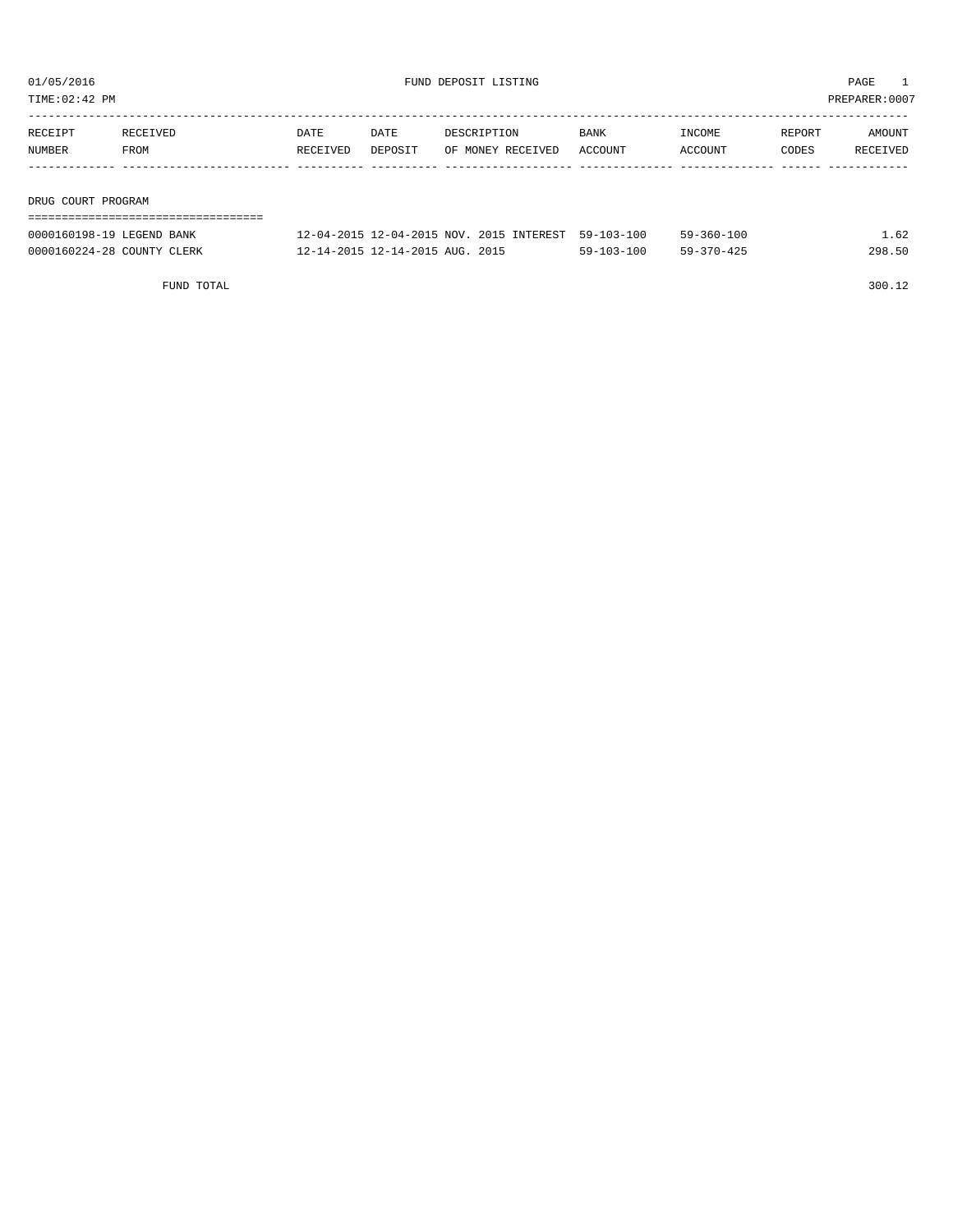TIME:02:42 PM PREPARER:0007

| RECEIPT           | RECEIVED | DATE     | DATE    | DESCRIPTION       | <b>BANK</b> | INCOME  | REPORT | AMOUNT   |  |  |  |
|-------------------|----------|----------|---------|-------------------|-------------|---------|--------|----------|--|--|--|
| NUMBER            | FROM     | RECEIVED | DEPOSIT | OF MONEY RECEIVED | ACCOUNT     | ACCOUNT | CODES  | RECEIVED |  |  |  |
|                   |          |          |         |                   |             |         |        |          |  |  |  |
|                   |          |          |         |                   |             |         |        |          |  |  |  |
| RIGHT OF WAY FUND |          |          |         |                   |             |         |        |          |  |  |  |
|                   |          |          |         |                   |             |         |        |          |  |  |  |

| 0000160173-08 TEXPOOL     | 12-01-2015 12-01-2015 NOV. 2015 INTEREST 70-103-175 | $70 - 360 - 100$ | 12.00 |
|---------------------------|-----------------------------------------------------|------------------|-------|
| 0000160198-20 LEGEND BANK | 12-04-2015 12-04-2015 NOV. 2015 INTEREST 70-103-100 | $70 - 360 - 100$ | 47    |

FUND TOTAL 13.47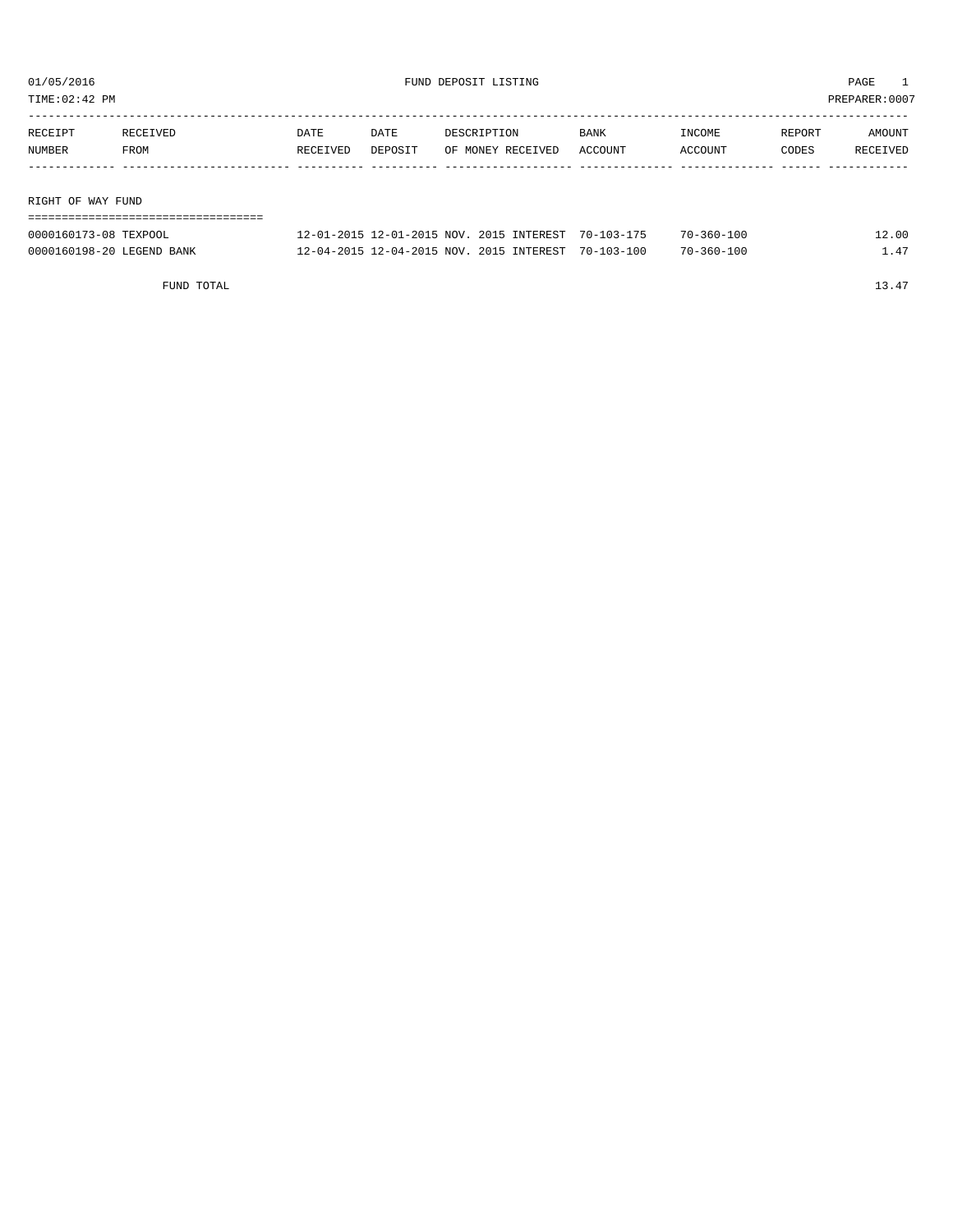01/05/2016 FUND DEPOSIT LISTING PAGE 1

| RECEIPT | <b>RECEIVED</b> | DATE            | DATE    | DESCRIPTION       | <b>BANK</b> | <b>INCOME</b> | REPORT | AMOUNT          |
|---------|-----------------|-----------------|---------|-------------------|-------------|---------------|--------|-----------------|
| NUMBER  | FROM            | <b>RECEIVED</b> | DEPOSIT | OF MONEY RECEIVED | ACCOUNT     | ACCOUNT       | CODES  | <b>RECEIVED</b> |
|         |                 |                 |         |                   |             |               |        |                 |

#### JUVENILE PROBATION

| ================================= |  |                                                      |            |                  |        |
|-----------------------------------|--|------------------------------------------------------|------------|------------------|--------|
| 0000160201-01 JUVENILE PROBATION  |  | 12-07-2015 12-07-2015 PID- 2119 - DEFERRE 87-103-187 |            | $87 - 340 - 575$ | 15.00  |
| 0000160202-01 JUVENILE PROBATION  |  | 12-07-2015 12-07-2015 PID-2119 - DEFERRED 87-103-187 |            | $87 - 340 - 575$ | 15.00  |
| 0000160203-01 JUVENILE PROBATION  |  | 12-07-2015 12-07-2015 PID- 2144 - DEFERRE 87-103-187 |            | $87 - 340 - 575$ | 20.00  |
| 0000160236-01 JUVENILE PROBATION  |  | 12-17-2015 12-17-2015 PID-2101 - PROBATIO 87-103-187 |            | $87 - 340 - 575$ | 18.00  |
| 0000160237-01 JUVENILE PROBATION  |  | 12-17-2015 12-17-2015 PID-2145- DEFERRED             | 87-103-187 | $87 - 340 - 575$ | 10.00  |
| 0000160238-01 JUVENILE PROBATION  |  | 12-17-2015 12-17-2015 PID-2142-RESTITUTIO 87-103-187 |            | $87 - 340 - 576$ | 62.00  |
| 0000160239-01 JUVENILE PROBATION  |  | 12-17-2015 12-17-2015 PID-2127-PROBATION             | 87-103-187 | $87 - 340 - 575$ | 100.00 |
| 0000160240-01 JUVENILE PROBATION  |  | 12-17-2015 12-17-2015 PID-2131-PROBATION             | 87-103-187 | $87 - 340 - 575$ | 15.00  |
| 0000160241-01 JUVENILE PROBATION  |  | 12-17-2015 12-17-2015 PID-2122- PROBATION 87-103-187 |            | $87 - 340 - 575$ | 50.00  |
|                                   |  |                                                      |            |                  |        |

FUND TOTAL 305.00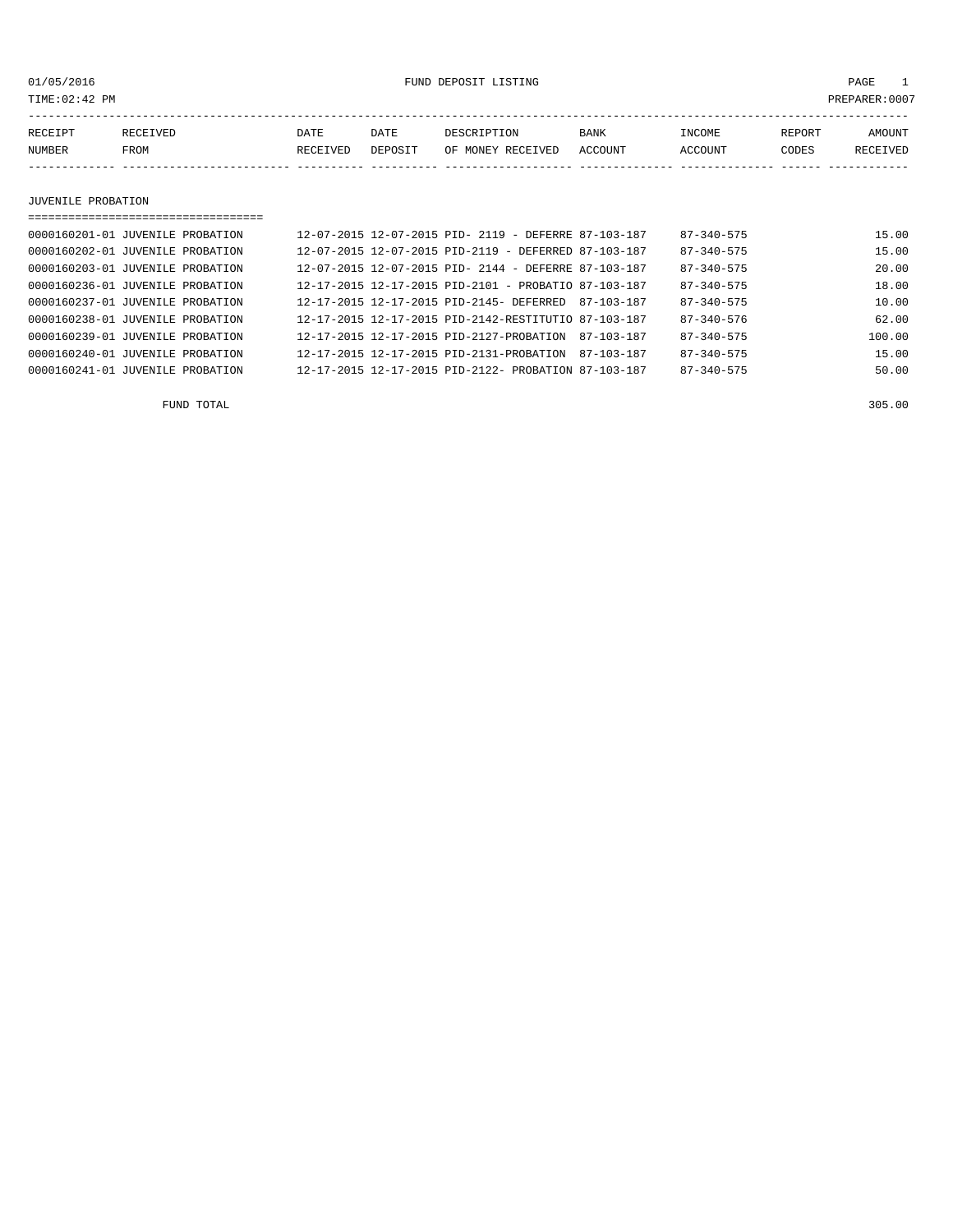01/05/2016 FUND DEPOSIT LISTING PAGE 1

| RECEIPT | <b>RECEIVED</b> | DATE     | DATE           | DESCRIPTION       | <b>BANK</b> | <b>TNCOME</b>  | REPORT | AMOUNT   |
|---------|-----------------|----------|----------------|-------------------|-------------|----------------|--------|----------|
| NUMBER  | FROM            | RECEIVED | <b>DEPOSTT</b> | OF MONEY RECEIVED | ACCOUNT     | <b>ACCOUNT</b> | CODES  | RECEIVED |
|         |                 |          |                |                   |             |                |        |          |

#### TEXAS JUVENILE JUSTICE DEPT.

| ----------------------------- |                                                                             |                                      |           |
|-------------------------------|-----------------------------------------------------------------------------|--------------------------------------|-----------|
| 0000160198-26 LEGEND BANK     | 12-04-2015 12-04-2015 NOV. 2015 INTEREST                                    | $89 - 360 - 189$<br>89-103-992       | 1.51      |
|                               | 0000160221-01 TEXAS JUVENILE JUSTICE DE 12-14-2015 12-14-2015 MENTAL HEALTH | $89 - 330 - 919$<br>$89 - 103 - 998$ | 1,404.00  |
|                               | 0000160221-02 TEXAS JUVENILE JUSTICE DE 12-14-2015 12-14-2015 COMM. DIR.    | $89 - 330 - 918$<br>89-103-997       | 1,260.00  |
|                               | 0000160221-03 TEXAS JUVENILE JUSTICE DE 12-14-2015 12-14-2015 PRE./POST     | $89 - 330 - 917$<br>$89 - 103 - 996$ | 1,197.00  |
|                               | 0000160221-04 TEXAS JUVENILE JUSTICE DE 12-14-2015 12-14-2015 COMM. PROG.   | $89 - 330 - 916$<br>89-103-994       | 6,533.00  |
|                               | 0000160221-05 TEXAS JUVENILE JUSTICE DE 12-14-2015 12-14-2015 BASIC         | $89 - 103 - 993$<br>$89 - 330 - 915$ | 10,264.00 |

FUND TOTAL 20,659.51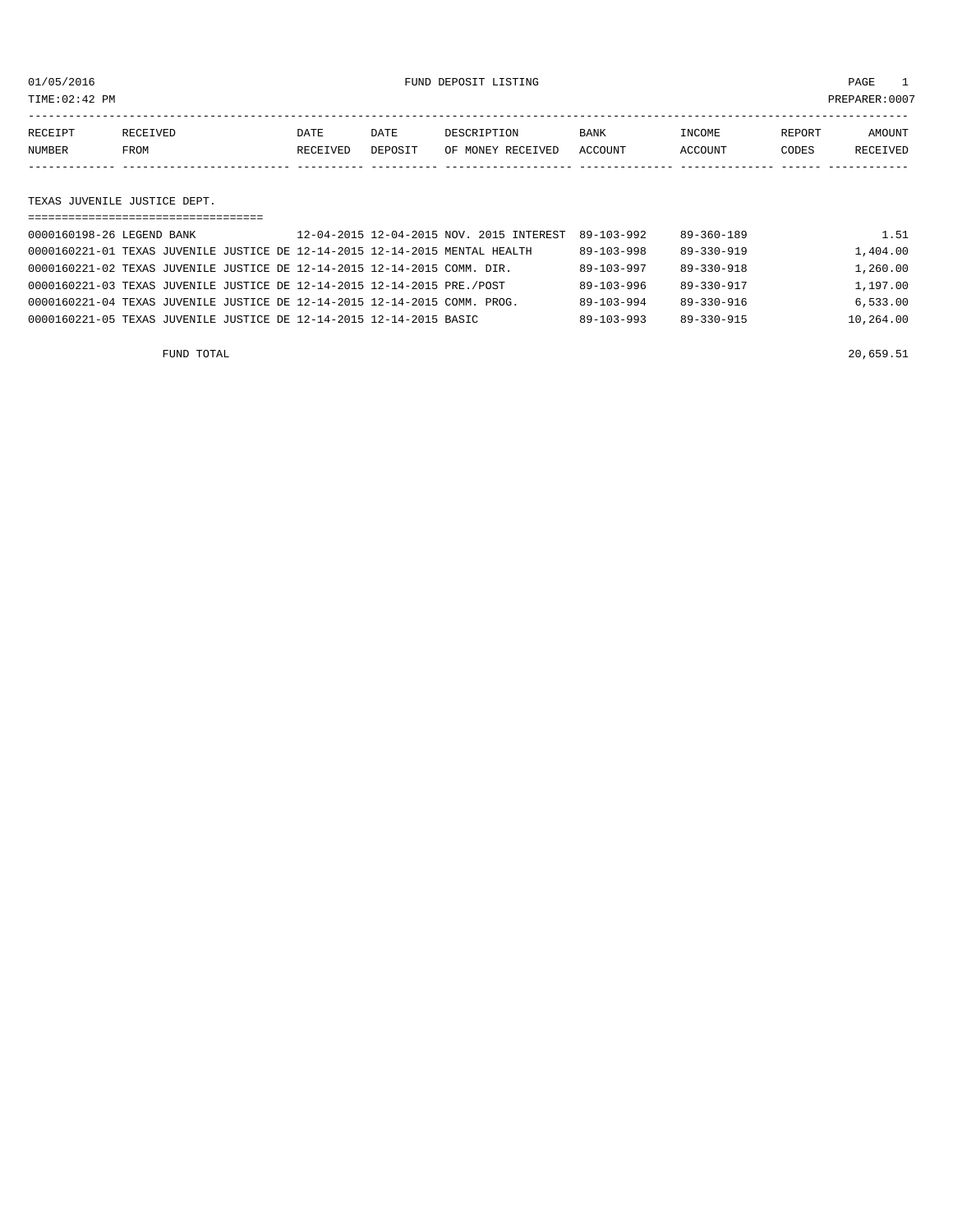TIME:02:42 PM PREPARER:0007

| RECEIPT | RECEIVED | <b>DATE</b> | DATE    | DESCRIPTION       | <b>BANK</b> | INCOME  | REPORT | AMOUNT   |
|---------|----------|-------------|---------|-------------------|-------------|---------|--------|----------|
| NUMBER  | FROM     | RECEIVED    | DEPOSIT | OF MONEY RECEIVED | ACCOUNT     | ACCOUNT | CODES  | RECEIVED |
|         |          |             |         |                   |             |         |        |          |
|         |          |             |         |                   |             |         |        |          |

#### STATZER FUND

| 0000160173-09 TEXPOOL     | 12-01-2015 12-01-2015 NOV, 2015 INTEREST 92-103-175 |  | 92-360-100       | 3.54 |
|---------------------------|-----------------------------------------------------|--|------------------|------|
| 0000160198-21 LEGEND BANK | 12-04-2015 12-04-2015 NOV. 2015 INTEREST 92-103-100 |  | $92 - 360 - 100$ | 0.18 |

FUND TOTAL 3.72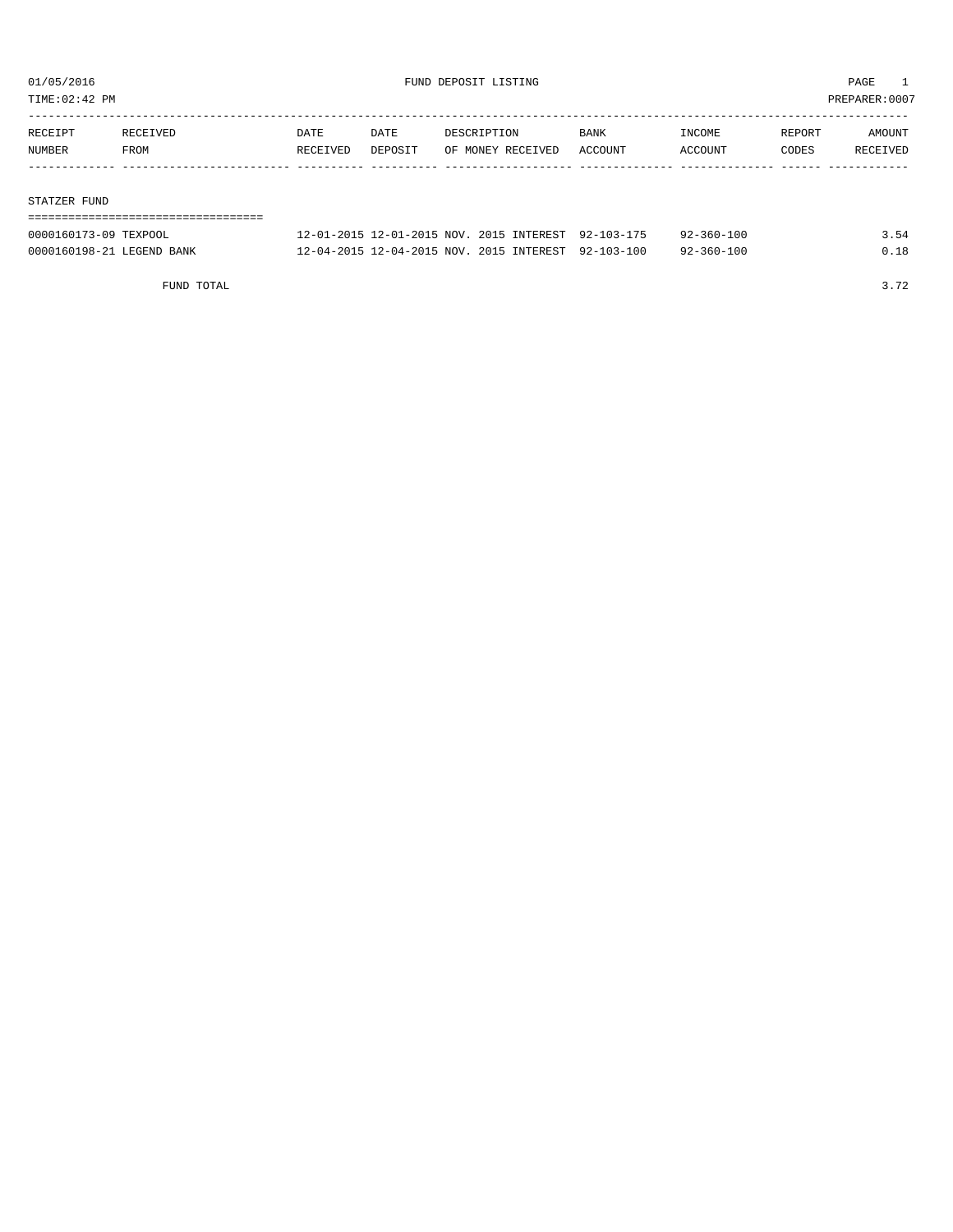TIME:02:42 PM PREPARER:0007

| RECEIPT | RECEIVED    | DATE     | DATE    | DESCRIPTION       | <b>BANK</b> | <b>TNCOME</b> | REPORT | AMOUNT          |
|---------|-------------|----------|---------|-------------------|-------------|---------------|--------|-----------------|
| NUMBER  | <b>FROM</b> | RECEIVED | DEPOSIT | OF MONEY RECEIVED | ACCOUNT     | ACCOUNT       | CODES  | <b>RECEIVED</b> |
|         |             |          |         |                   |             |               |        |                 |

#### PAYROLL

### =================================== 0000160180-01 APRIL HARRISON 12-02-2015 12-02-2015 DEC 2015 COBRA DENT 95-100-100 95-370-130 46.68 0000160204-01 H. SCOTT DYER, JR. 12-07-2015 12-07-2015 COBRA INSURANCE DEC 95-100-100 95-370-130 752.86 0000160204-02 H. SCOTT DYER, JR. 12-07-2015 12-07-2015 COBRA INSURANCE DEC 95-100-100 95-370-130 752.86 0000160253-01 JANIE HERRINGTON 12-28-2015 12-28-2015 JAN. 2016 - COBRA D 95-100-100 95-370-130 68.34

FUND TOTAL  $1,620.74$